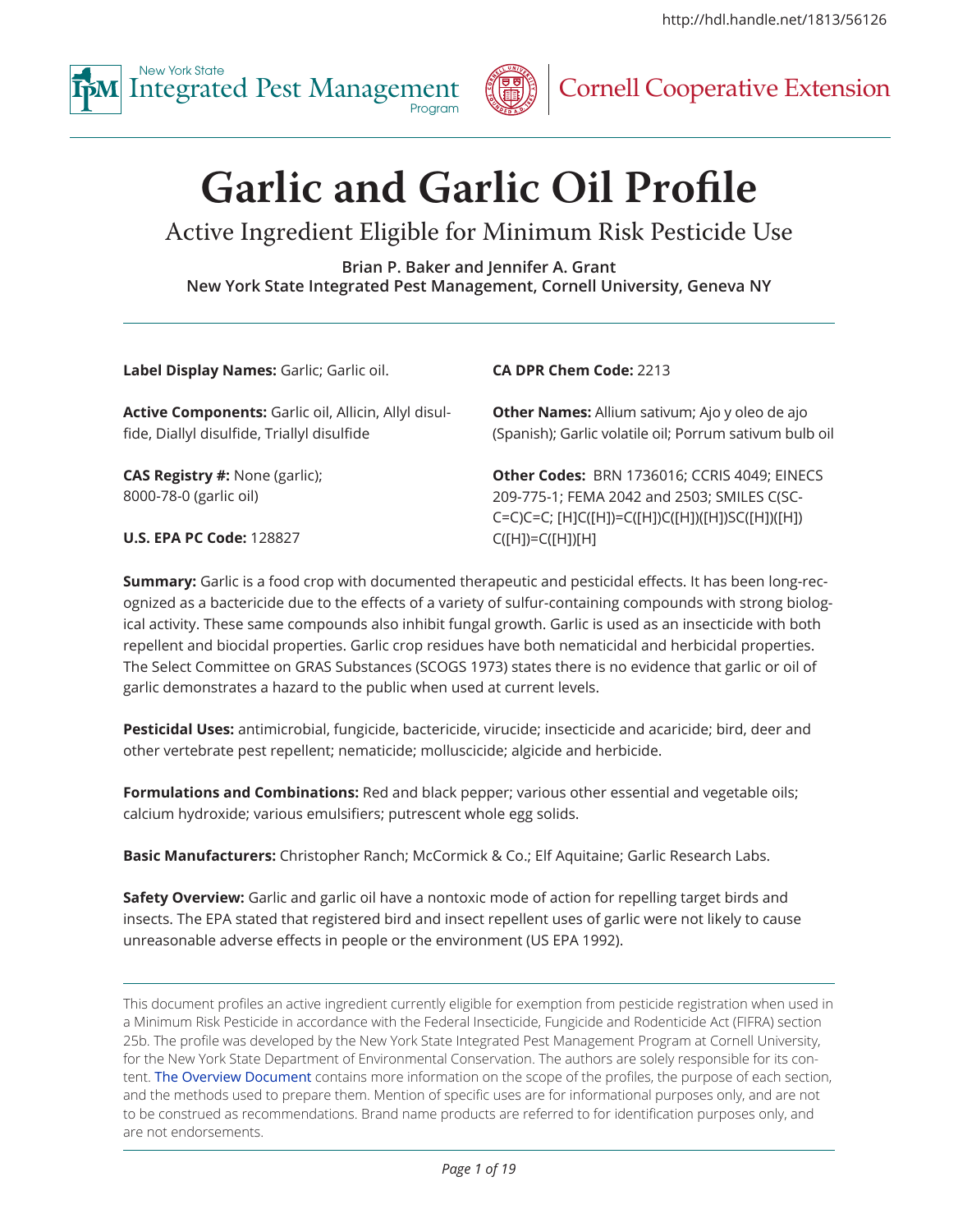# **Background**

Garlic is a commonly consumed food ingredient that is derived from a widely cultivated plant, *Allium sativum*. It is a strongly scented culinary herb believed to be native to the high plains of western Central Asia and cultivated throughout the world (Khan and Abourashed 2010). Garlic oil is the product of steam distillation of garlic, and is also edible—though regarded as unpalatable. Fresh garlic needs to be processed before it can be applied as a pesticide. The two most common methods are to prepare dehydrated powders or garlic extracts (US EPA 1992). Dehydration into garlic powder or flakes begins when the garlic is peeled and sliced, then, in most cases, heated to 150°-160°C (~300°-320°F). Water is removed to a 6.5% moisture content, then the garlic is crushed and reduced into particle size by slicing, chopping or mincing (Luh et al. 1975). Constituent extracts of garlic are not eligible as active ingredients for exemption from pesticide registration under 25(b) (Burnett 2017).

The oil is often obtained by steam distillation (Merck 2015). The sulfur-containing constituents diallyl disulfide and diallyl trisulfide are the predominant constituents of the oil, with diallyl disulfide comprising up to 60% of the oil by weight (Khan and Abourashed 2010). Diallyl disulfide is a labile stereoisomer that readily decomposes into two allyl sulfide molecules (Block 2010). Other constituents include ajoene, alliin, allicin, methyl allyl trisulfide, allyl sulfide, as well as terpenes including citral, geraniol, linalool, α – and β-phellandrene (Merck 2015). The source of garlic odor is the result of the enzyme allinase converting alliin to allicin upon cutting or crushing (Block 1985). Because of the intermediate step of enzymatic conversion, biochemists tend not to regard garlic oil as an 'essential' oil in same way as geranium, clove, mint, rosemary, or thyme oils. Instead, allicin and related compounds created by damaging the plant tissue are considered 'secondary metabolites'. Garlic is one of many plants that evolved to create secondary metabolites as defenses to pest and disease damage (Wink 2003).

In 1983, the EPA first registered garlic as a pesticide for use as a bird repellent (US EPA 1992). That formulation also contained red pepper as an active ingredient. The EPA registered an insecticide with garlic as a single ingredient in 1991 (US EPA 1992). At the time of the last registration review, garlic oil was registered as an active ingredient in 11 pesticide products—one technical grade product and 10 end use products (McDavit 2010). There were 30 products registered with the EPA as of May 2017 (US EPA 2017). Garlic is effective in the control of bacteria, fungi, insects, ticks, nematodes, and weeds. Garlic and garlic oil may be applied to aquatic ecosystems both as a mosquito larvicide as well as to suppress undesired algal species.

# **Chemical and Physical Properties**

Fresh garlic is 70% moisture (Palani et al. 2014). The physical and chemical properties for solid garlic are of the dry weight. The chemical and physical properties of garlic oil and garlic extract depend on how it is prepared (Lawson 1996). In particular, the concentration of biologically active secondary metabolites will vary by the method used to process and store the garlic (Brandl et al. 2016). Cloves of garlic (*Allium sativum*) consist of between 0.1 to 0.36% volatile oil (Merck 2015), averaging about 0.2% (Khan and Abourashed 2010). Other constituents include carbohydrates, proteins, amino acids, vitamins, minerals, saponins and enzymes (Merck 2015).

The most common and effective way to apply garlic as a pesticide is to extract the oil—which is the most commonly used form as an insecticide, fungicide, and herbicide. The physical and chemical properties of garlic and garlic oil appear in Table 1.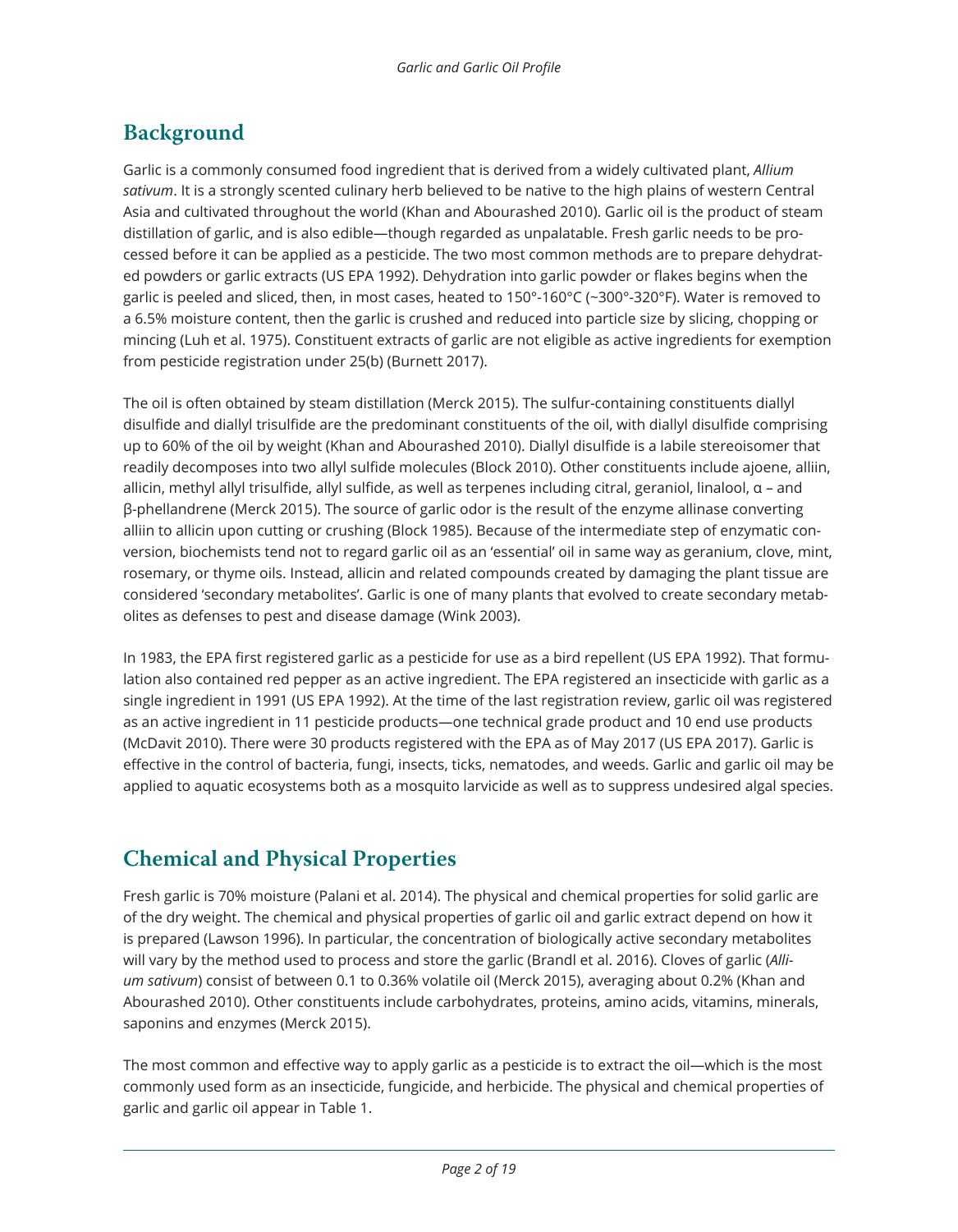| Property                                     | Characteristic/Value                                                                                                                                                                                                                                                         | Source(s)                                              |
|----------------------------------------------|------------------------------------------------------------------------------------------------------------------------------------------------------------------------------------------------------------------------------------------------------------------------------|--------------------------------------------------------|
| Molecular Formula:                           | N/A                                                                                                                                                                                                                                                                          |                                                        |
| Molecular Weight:                            | N/A                                                                                                                                                                                                                                                                          |                                                        |
| Percent Composition:                         | Garlic: 0.1-0.36%, Protein; Carbohydrates;<br>Vitamins; Minerals.<br>Garlic oil: Diallyl disulfide 60%; Alliin 2.62%;<br>Allicin 0.15-0.66, y-glutamyl-S-(E,S prope-<br>nyl) cysteine 0.09-0.68%. Remainder is<br>composed of various non-protein amino<br>acids and lipids. | (Block 2010; Khan and<br>Abourashed 2010)              |
| Physical state at 25°C/1 Atm.                | Garlic: Solid (Powder)<br>Garlic oil: Liquid                                                                                                                                                                                                                                 | (McDavit 2010)                                         |
| Color                                        | Garlic: White to yellowish-white<br>Garlic oil: Clear yellow to red-orange                                                                                                                                                                                                   | (Merck 2015)                                           |
| Odor                                         | Distinct pungent garlic odor                                                                                                                                                                                                                                                 | (Merck 2015)                                           |
| Density/Specific Gravity                     | Garlic oil: 1.050-1.095                                                                                                                                                                                                                                                      | (Merck 2015)                                           |
| Melting (solidifying) point                  | Garlic oil: - 59.48°C                                                                                                                                                                                                                                                        | (EPI 2012)                                             |
| Boiling point                                | Garlic oil: 136.32°C                                                                                                                                                                                                                                                         | (EPI 2012)                                             |
| Solubility                                   | Garlic oil is soluble in most fixed oils, min-<br>eral oil; incompletely soluble in alcohol.<br>Insoluble in glycerin, propylene glycol.                                                                                                                                     | (Food Chemicals Codex Commit-<br>tee 2011; Merck 2015) |
| Vapor pressure                               | Garlic oil: 10 mm at 20°C                                                                                                                                                                                                                                                    | (Matthews 2009)                                        |
| pH                                           | Garlic oil: 5.5 - 6.0                                                                                                                                                                                                                                                        | (McDavit 2010)                                         |
| Octonol/Water (K <sub>ow</sub> ) coefficient | Garlic oil: 2.61                                                                                                                                                                                                                                                             | (EPI 2012)                                             |
| Viscosity                                    | Garlic oil: $\eta$ = 9.2 mPa/s ±0.4 (ambient)                                                                                                                                                                                                                                | (Siddiqui and Ahmad 2013)                              |
| Miscibility                                  | Not found                                                                                                                                                                                                                                                                    |                                                        |
| Flammability                                 | Garlic oil: Highly flammable                                                                                                                                                                                                                                                 | (Sigma-Aldrich 2015)                                   |
| Storage stability                            | Garlic oil: Stable                                                                                                                                                                                                                                                           | (McDavit 2010)                                         |
| Corrosion characteristics                    | Garlic oil: Corrosion inhibitor in steel                                                                                                                                                                                                                                     | (Srivastava and Srivastava 1981)                       |
| Air half life                                | Garlic oil: 2.81 hrs                                                                                                                                                                                                                                                         | (EPI 2012)                                             |
| Soil half life                               | Garlic oil: 720 hrs                                                                                                                                                                                                                                                          | (EPI 2012)                                             |
| Water half life                              | Garlic oil: 360 hrs                                                                                                                                                                                                                                                          | (EPI 2012)                                             |
| Persistence                                  | Garlic oil: 244 hrs                                                                                                                                                                                                                                                          | (EPI 2012)                                             |

#### **Table 1 Physical and Chemical Properties of Garlic and Garlic Oil**

# **Human Health Information**

The Select Committee on GRAS Substances (SCOGS 1973) stated that, "[t]he long history of the use of garlic in food and acute, chronic and inhalation studies, although limited, reveal no credible adverse biological effects even at concentrations which are of orders of magnitude greater than the levels reported to be currently consumed in man's daily diet. . . There is no evidence in the available information on garlic or oil of garlic that demonstrates a hazard to the public when they are used at levels that are now current or that might reasonably be expected in the future."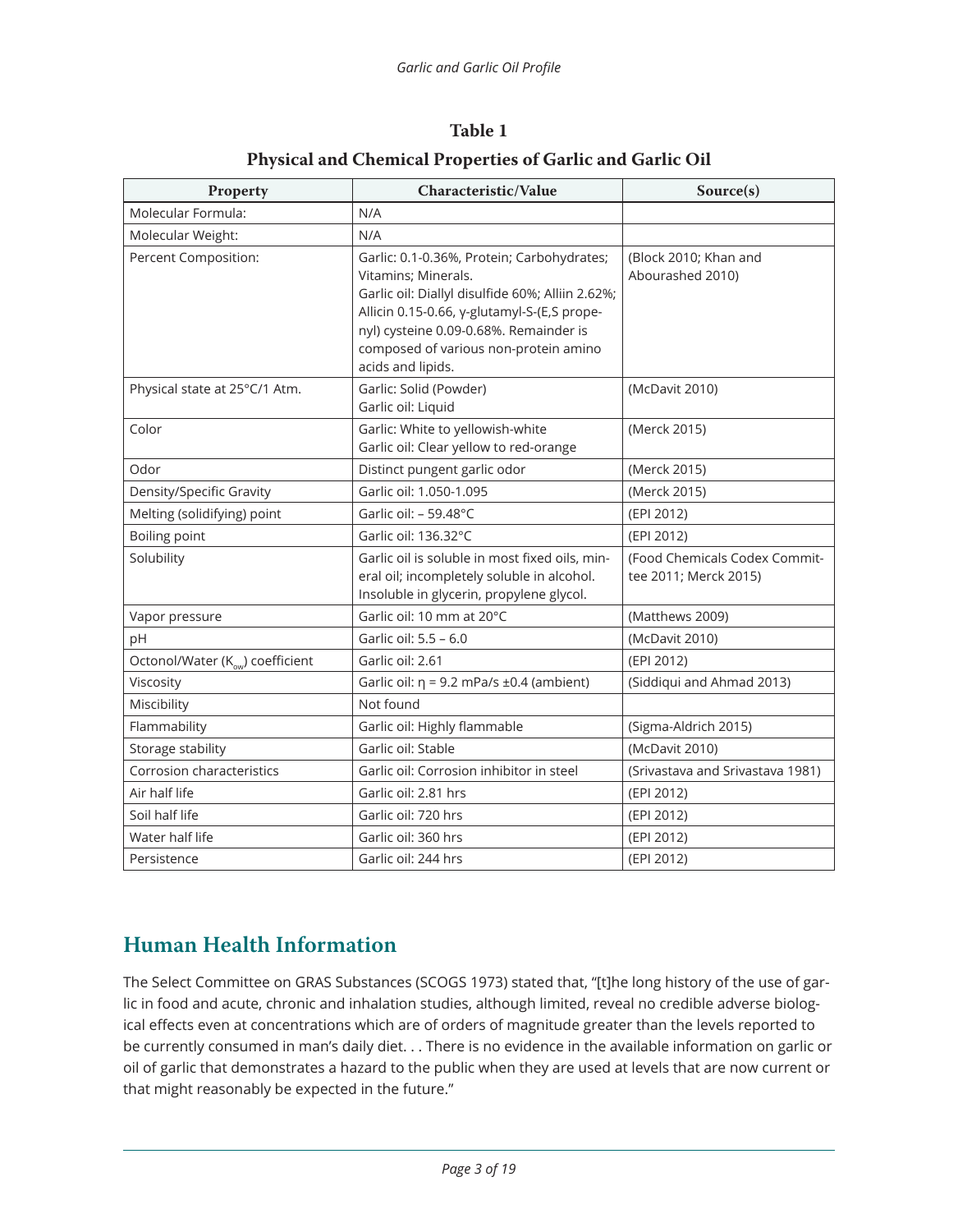Garlic is reported to have numerous health benefits, including as an antibacterial, antifungal and antiviral agent; cholesterol reduction; cardiovascular enhancement; antitumor activity; and antioxidant properties (Khan and Abourashed 2010). As such it is a popular traditional folk remedy in many parts of the world (Merck 2015).

A book that reviewed over 2,000 references about the science and therapeutic application of garlic concludes that the long-term health effects are largely beneficial, but there are some side effects (Koch and Lawson 1996). The review, conducted nearly 20 years ago, noted that the number of papers on the subject was growing exponentially, and searches of the literature since appear to be consistent with that trend. A slightly later review, focused on the anti-oxidant properties of garlic and its constituents, noted that while dietary anti-oxidants are largely beneficial, these biologically active substances also pose health risks—particularly if consumed at levels greater than normal dietary rates (Banerjee et al. 2003). The anti-oxidant properties in garlic may be responsible for the reduction in the efficacy of certain medications, such as anti-viral drugs (Borrelli et al. 2007).

A review of the epidemiological literature found adverse acute human health effects from dietary and occupational exposure include halitosis, dermatitis, ucartia, asthma, coagulation dysfunction, cardiovascular dysfunction, and gastrointestinal dysfunction (Morbidoni et al. 2001; Borrelli et al. 2007). Some of the population has allergic reactions when exposed. Local dermal irritation can develop in the form of a stinging sensation, and people who handle garlic have been known to develop allergic reactions. These are primarily in the form of eczema on the hands and asthma from inhaling garlic powder (Koch and Lawson 1996). Allergies from the consumption of garlic as a food ingredient are more common in members of the population than it is for many other food allergens, but the symptoms tend to be relatively mild, and often dependent on how the garlic is prepared and with what other foods it is served—resulting in cross-sensitivities (Scholl and Jensen-Jarolim 2004).

Unrefrigerated garlic stored in oil can grow *Clostridium botulin* and there have been fatal cases of botulism from people eating improperly prepared and stored garlic (St Louis et al. 1988). Exposure to high doses of garlic can cause severe irritation, particularly to open wounds (Koch and Lawson 1996).

#### **Acute Toxicity**

Acute toxicity of garlic and garlic oil was not found. As proxies, the acute toxicity of garlic extracts and the constituent diallyl disulfide appear in Table 2, with the evaluated substance identified.

| <b>Study</b>            | <b>Results</b>                                     | Source(s)                                       |
|-------------------------|----------------------------------------------------|-------------------------------------------------|
| Acute oral toxicity     | Rat: LD <sub>50</sub> >30ml/kg (Garlic extract)    | (Nakagawa et al. 1984; Koch and<br>Lawson 1996) |
| Acute dermal toxicity   | Rat: $LD_{50}$ >5 g/kg (Diallyl disulfide)         | (US EPA OPPTS 2015)                             |
| Acute inhalation        | Not found                                          |                                                 |
| Acute eye irritation    | Rabbit: Moderate eye irritant (Diallyl disulfide)  | (US EPA OPPTS 2015)                             |
| Acute dermal irritation | Rabbit: Severe skin irritant (Diallyl disulfide)   | (US EPA OPPTS 2015)                             |
| Skin sensitization      | Guinea pig: Contact sensitizer (Diallyl disulfide) | (US EPA OPPTS 2015)                             |

#### **Table 2**

#### **Acute Toxicity of Garlic Extracts and Constituents**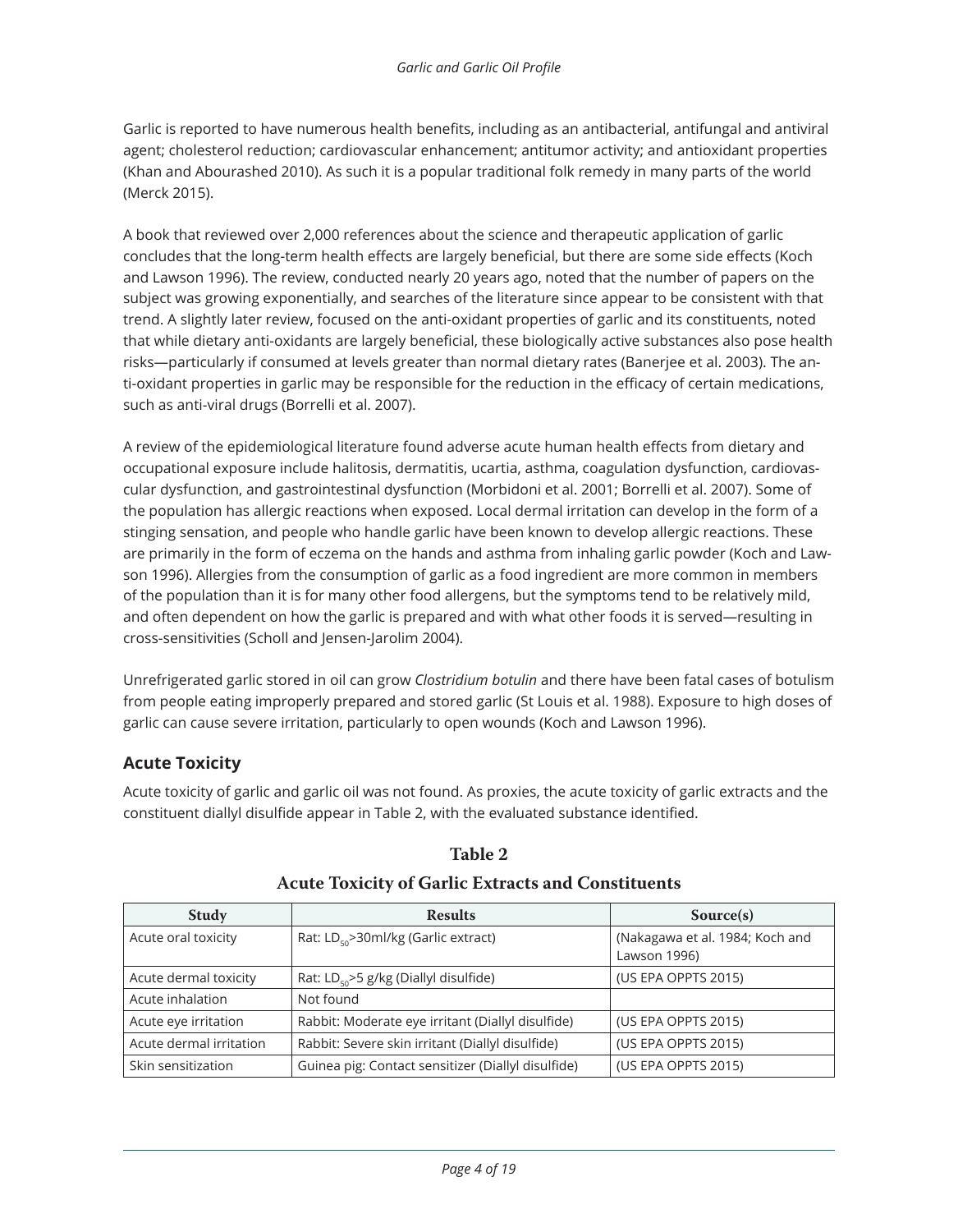A Japanese study found that a garlic extract used as a proxy for whole garlic was not toxic to rats at the highest dose administered of 30 ml/kg (Nakagawa et al. 1984). None of the rats dermally exposed to the highest dose of the active constituent diallyl disulfide suffered a fatal dose, so the dermal LD $_{50}$  also could not be determined. However, rats in that study exposed to the maximum dose suffered tremors, wobbly gait, circling, head wobble, and apparent paralysis (US EPA OPPTS 2015).

#### **Sub-chronic Toxicity**

The sub-chronic toxicity of garlic, garlic oil and extracts appear in Table 3.

#### **Table 3**

#### **Sub-chronic Toxicity of Garlic, Garlic Oil and Garlic Extracts**

| <b>Study</b>                                                                                | <b>Results</b>                                                                                 | Source(s)                                       |
|---------------------------------------------------------------------------------------------|------------------------------------------------------------------------------------------------|-------------------------------------------------|
| Repeated Dose 28-day Oral Toxicity<br>Study in Rodents                                      | Rats (21 days): Increased lipid peroxidation and<br>decreased antioxidant enzymes (Garlic oil) | (Banerjee et al. 2003)                          |
| 90-day oral toxicity in rodents                                                             | Rats: Decrease in food intake (Garlic extract)                                                 | (Sumiyoshi et al. 1984)                         |
| 90-day oral toxicity in non-rodents                                                         | Not found                                                                                      |                                                 |
| 90-day dermal toxicity                                                                      | Not found                                                                                      |                                                 |
| 90-day inhalation toxicity                                                                  | Not found                                                                                      |                                                 |
| Reproduction/development toxicity<br>screening test                                         | Not found                                                                                      |                                                 |
| Combined repeated dose toxicity with<br>reproduction/development toxicity<br>screening test | Not found                                                                                      |                                                 |
| Prenatal developmental toxicity study                                                       | Not found                                                                                      |                                                 |
| Reproduction and fertility effects                                                          | Rats: Inhibited spermatogenesis at 50 mg/kg<br>(Garlic powder)                                 | (Dixit and Joshi 1982;<br>Baneriee et al. 2003) |

As noted above, most long-term feeding studies have primarily been conducted to determine the health benefits of garlic, with few—but notable—side effects. Allicin is strongly hepatotoxic when consumed daily in large doses. Rats fed 100 mg/kg for 15 days had significantly increased lipase and other liver enzymatic activity, as well as lower blood glycogen—both seen as pre-diabetic conditions and symptomatic of liver failure (Augusti and Mathew 1975).

#### **Chronic Toxicity**

The chronic toxicity of garlic extract used as a proxy for garlic toxicity appears in Table 4.

| Table 4                                   |  |
|-------------------------------------------|--|
| <b>Chronic Toxicity of Garlic Extract</b> |  |

| <b>Study</b>                                   | <b>Results</b>                        | Source(s)              |
|------------------------------------------------|---------------------------------------|------------------------|
| Chronic toxicity                               | Ames test: Negative (Aqueous extract) | (Martinez et al. 1999) |
| Carcinogenicity                                | Not found                             |                        |
| Combined chronic<br>toxicity & carcinogenicity | Not found                             |                        |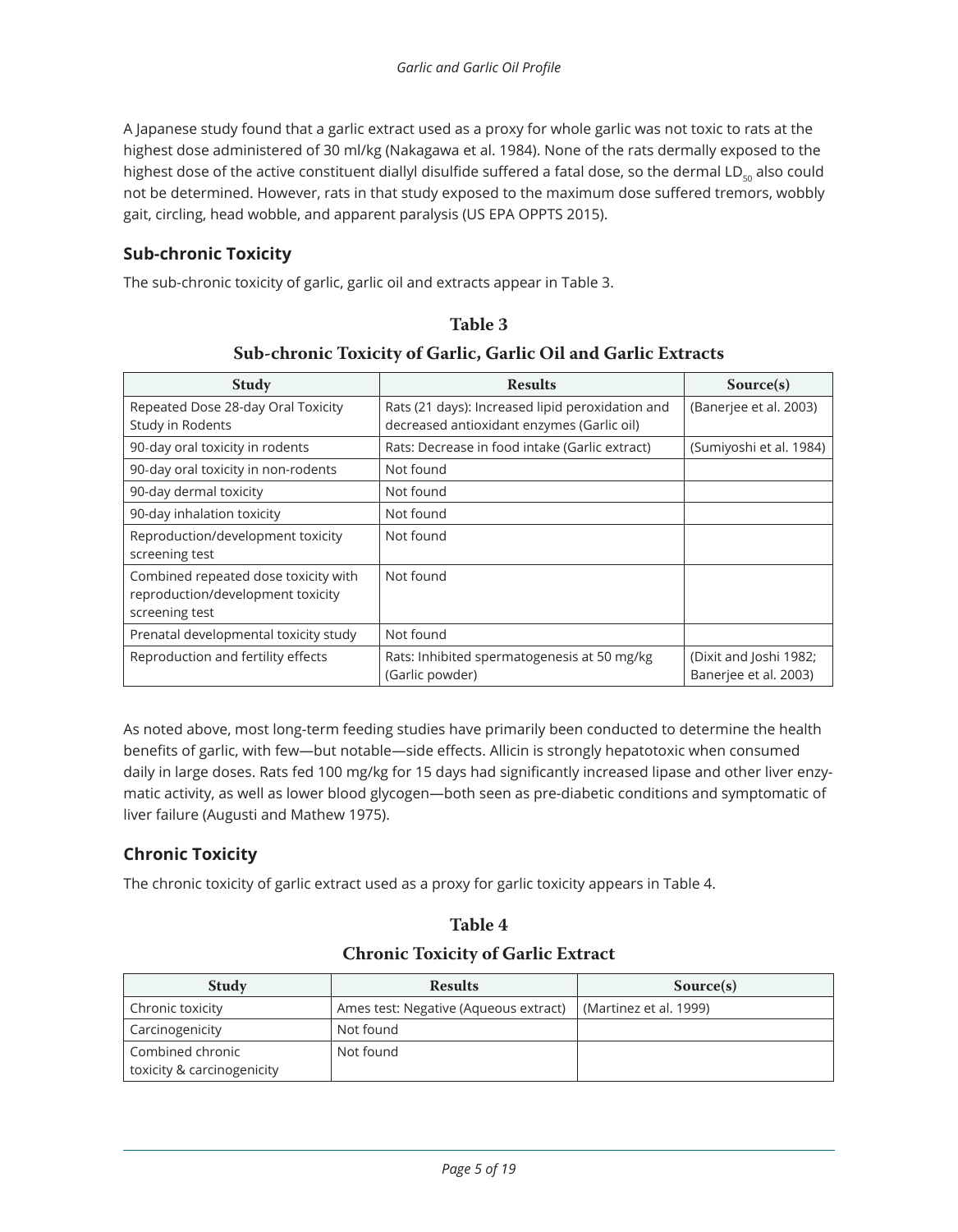Garlic and garlic oil are not identified as carcinogens by the International Agency for Research on Cancer (IARC 2014). Garlic and garlic oil are not on the California Proposition 65 list of known carcinogens (Cal-EPA 1997) and do not appear on the Toxics Release Inventory (TRI) Basis of OSHA Carcinogens (US EPA 2015).

Garlic has been the subject of numerous studies that found it has cancer preventive and anti-carcinogenic properties (Koch and Lawson 1996). Garlic oil successfully inhibited papilloma growth on mice treated with a single carcinogenic dose of 7, 12-dimethylbenz[a]-anthracene (DMBA) (Perchellet et al. 1989).

#### **Human Health Incidents**

For the period 1992 to 2010, the EPA's registration review of garlic found no reports of human health incidents caused by the use of registered pesticide products where garlic was an active ingredient (McDavit 2010). The National Pesticide Information Center (NPIC) received 32 reports of human health-related incidents involving garlic oil between April 1, 1996 and March 30, 2016 (NPIC 2016). Most of these incidents involved accidental ingestion of animal repellents containing additional active ingredients, primarily putrescent egg solids and dried blood.

### **Environmental Effects Information**

#### **Effects on Non-target Organisms**

The effects of garlic and garlic oil are summarized in Table 5.

#### **Table 5**

| <b>Study</b>              | <b>Results</b>                                                                                                                | Source(s)                                   |
|---------------------------|-------------------------------------------------------------------------------------------------------------------------------|---------------------------------------------|
| Avian Oral, Tier I        | Not found                                                                                                                     |                                             |
| Non-target plant studies  | Not found                                                                                                                     |                                             |
| Non-target insect studies | Stingless bees: Non-toxic at the highest dose; Honey bees (Apis<br>mellifera): Higher mortality than control (Garlic extract) | (Xavier et al. 2010;<br>Xavier et al. 2015) |
| Aquatic vertebrates       | Sea bass: Possible negative hematological and biochemical<br>consequences with diets in excess of 2% garlic (Garlic powder)   | (Irkin et al. 2014)                         |
| Aquatic invertebrates     | Prawns: LC <sub>50</sub> 700-800 mg/ml (Garlic oil)                                                                           | (Zhou et al. 2010)                          |

#### **Effects of Garlic, Garlic Oil and Garlic Extract on Non-target Organisms**

Based on garlic's repellent characteristics, it is considered low risk to birds and mammals (Gwynn 2014), as well as aquatic invertebrates and other non-target organisms (Gwynn 2014).

When tested on honey bee adult workers and larvae (*Apis mellifera*), a garlic extract insecticide product caused a significantly higher mortality rate than the no-treatment control, but showed no significantly different mortality rate than citronella oil, eucalyptus oil, rotenone, or neem oil. However, when garlic extract was compared against the same botanical insecticides, it tested nontoxic to the stingless bee species *Nannotrigona testaceicornis* and *Tetragonisca angustula—*important pollinators in South America (Vania et al. 2010).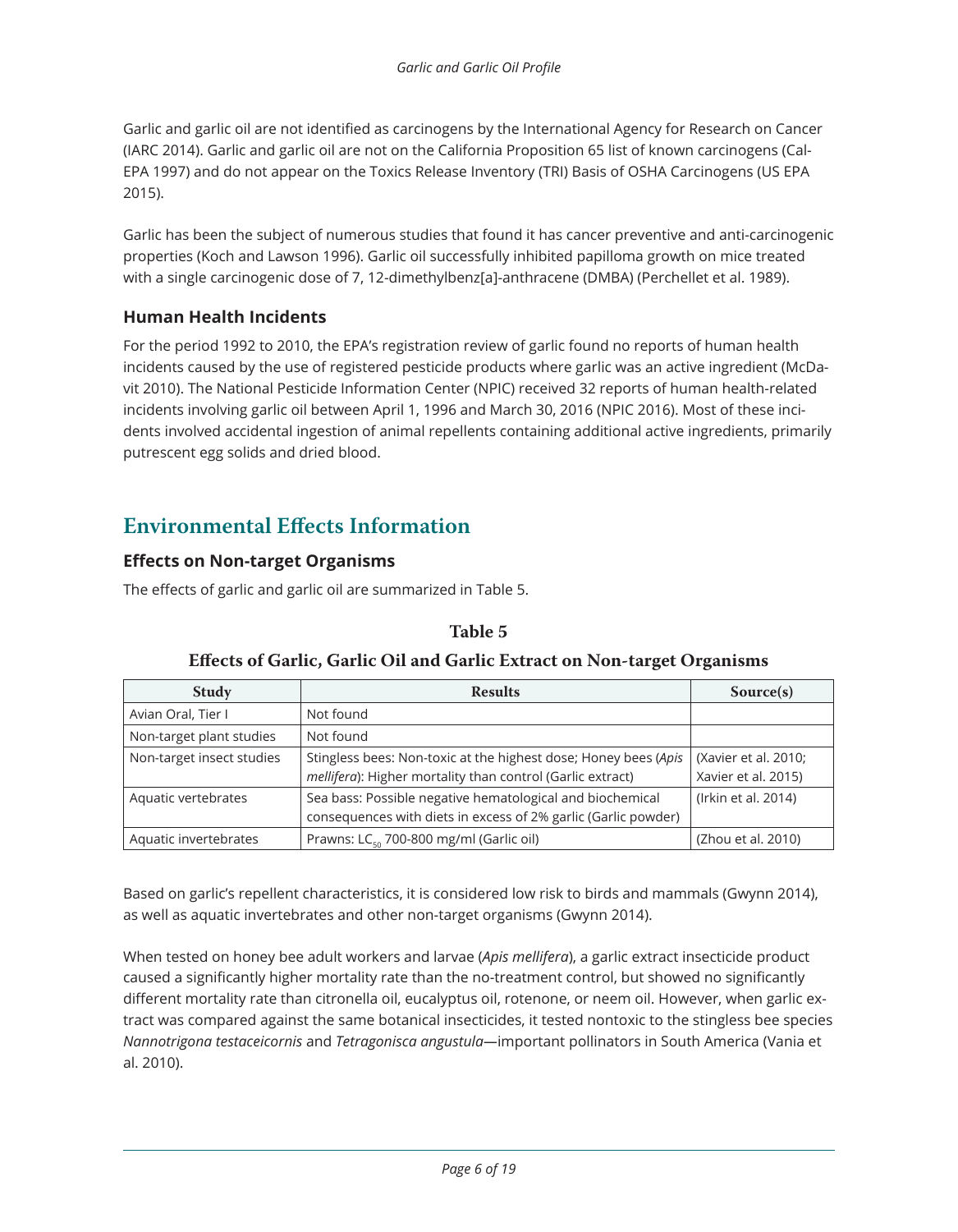Garlic has been studied as a growth promoter, antioxidant, and immune system booster for fish. European Sea bass (*Dicentrarchus labrax*) were fed diets supplemented with garlic powder at 0 (control), 2%, 4%, or 6% levels for a period of 60 days (Irkin et al. 2014). Cholesterol levels were lowered at 2% and 6%. However, red blood cell counts (RBC) and other hematological parameters showed adverse effects at the higher doses of 4% and 6% compared to the control group and 2% dosage group (Irkin et al. 2014).

A formulated 25(b)-exempt insecticide product with the active ingredients garlic extract, cinnamon, clove oil, and rosemary was found to be phytotoxic to the Transvaal daisy (*Gerbera jamesonii*) (Cloyd et al. 2009).

Garlic extract applied in aqueous solution as an algaecide was found to be toxic to two species of prawns: Litopenneaus vannamei (LC<sub>50</sub>=0.07%) and *Pennaeus monodon* (LC<sub>50</sub>=0.08%) (Zhou et al. 2010). The same study reported garlic extract in aqueous solution to be toxic in higher concentrations to *Plectorhinchus cinctus* (LC<sub>50</sub>=0.26%) but nontoxic to juvenile fish *Pagrosomus major*, even at the highest dose. Both species of fish became hyperactive during exposure.

Between April 1, 1996 and March 30, 2016, NPIC received 32 reports of animal-related incidents involving garlic oil (NPIC 2016). Most involved dogs eating stored deer repellent that also contained blood and putrescent whole egg solids.

#### **Environmental Fate, Ecological Exposure, and Environmental Expression**

Garlic oil is considered readily biodegradable (EPI 2012). Diallyl disulfide, the compound believed to be one of the main mosquito larvicides in garlic oil (Amonkar and Reeves 1970), was found to be 60% degraded in water after 4 hours and 84% degraded after 24 hours (Ramakrishnan et al. 1989).

#### **Environmental Incidents**

NPIC received 426 reported incidents involving garlic oil that were not related to animals or human health (NPIC 2016). This, and the total of 489 incidents reported to NPIC, was the second highest of any minimum-risk pesticide active ingredient following putrescent whole egg solids. Miscellaneous inquiries generally involved questions about the product's use, safety, and clean-up after application. 22 incidents were complaints about odor. One hundred and seven of the calls sought product information about Bonide Shotgun Repels-All, a 25(b) pesticide formulation having putrescent whole egg solids and dried blood as active ingredients.

## **Efficacy**

#### **Antimicrobial Activity**

Antibacterial activity of garlic was first reported by Louis Pasteur in 1858 (Block 1985; Reuter et al. 1996). Before that, garlic was commonly and effectively used as an antiseptic and disinfectant in traditional medicine. However, the specific antimicrobial agents in garlic were not fully understood for nearly a century. Allicin, first isolated in 1944, was discovered to have antibacterial activity comparable to penicillin (Cavallito and Bailey 1944). Those early experiments showed that allicin prevented the growth of *Staphylococcus aureus, Streptococcus hemolyticus, S*. *viridans, Bacillus subtilis, B*. *typhosus, B*. *enterica, B*. *typhimurium*, and *Vibrio cholera.*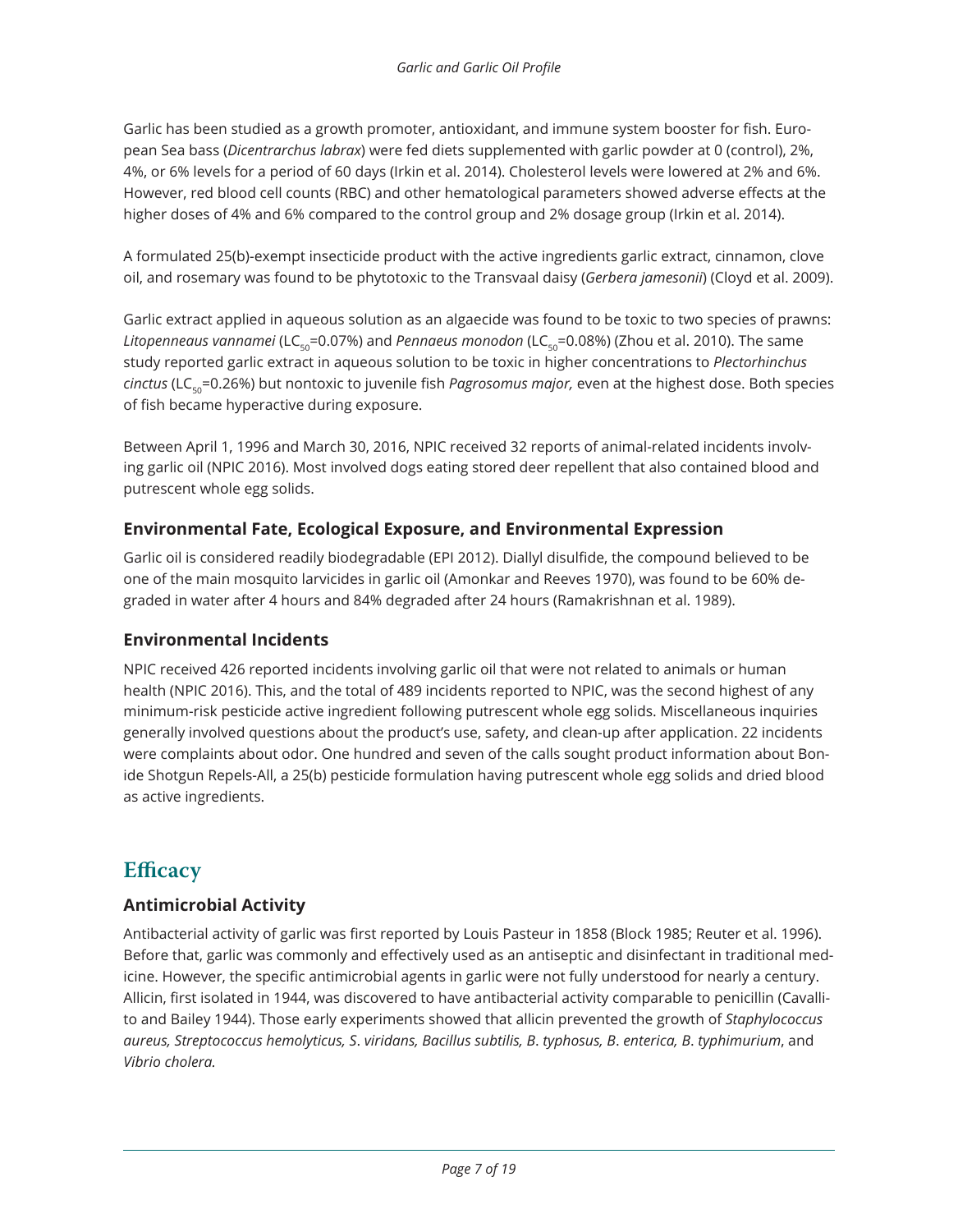A review of the literature confirmed these early findings on garlic: its relatively potent antimicrobial activity; an expanded number of human pathogens garlic effectively inhibits; and evidence showing that certain organisms capable of developing antibiotic resistance are significantly less likely to develop resistance to allicin (Ankri and Mirelman 1999). Other reviews of garlic's antimicrobial properties show it to be effective at preventing or inhibiting the growth of a wide range of human pathogens—many of which are food-borne (Reuter et al. 1996; Benkeblia 2004) and include *Salmonella* spp. and *Staphylococcus aureus*. For example, garlic oil created a zone of inhibition for *S. aureus* of 6.3mm at 50 µl/l, which increased to 9.3mm at a concentration of 500 µl/l (Benkeblia 2004). The inhibition zone for *Salmonella enterica* was even greater: 8.3mm at 50 µl/l and 13.1mm at a concentration of 500 µl/l. Garlic inhibits the growth of the bacteria linked to gastric ulcers, *Helicobacter pylori* (Cellini et al. 1996).

#### **Fungicidal Activity**

The efficacy of garlic's antifungal properties are supported by a considerable body of research (Koch and Lawson 1996; Block 2010). Most studies are of post-harvest and processing applications. Garlic inhibits the formation of mycotoxin producing fungi (Ankri and Mirelman 1999). Allicin has the properties of a phytoalexin because it is produced as a result of freshly injured garlic plant tissue, consistent with a response to fungal or insect attack (Borlinghaus et al. 2014).

Efficacy can be enhanced when the allicin concentrations are increased. Tomatoes inoculated with late blight (*Phytophthora infestans)* were treated with garlic extract diluted with water to specified allicin levels. A 1:100 dilution, resulting in a concentration of allicin at 55 µg/ml, had less than 50% control of the *Phytophthora*, while a 1:50 dilution with a concentration of 110 µg/ml achieved 100% control (Portz et al. 2008). *Fusarium oxysporum* was inhibited in petri dish studies by a concentration of 500 mg/ml of garlic extract (Tariq and Magee 1990).

Garlic and its active constituent allicin were found to be potent fungistats and fungicides of *Cryptococcus neoformans,* the human pathogen responsible for Cryptococcal meningitis (Davis et al. 1994). Garlic and allicin's antifungal activity may also be indirect, through the stimulation of plant defenses against fungal pathogens. Allicin was observed to increase antioxidants in cucumbers (Hayat et al. 2016).

#### **Insecticidal and Acaricidal Activity**

Garlic's insect repellent properties were also long-recognized before the specific mode of action was discovered. Most evidence of efficacy against specific insects prior to 1970 is anecdotal. In the early 1970s, interest in garlic as an insecticide was revived. The first pests targeted were mosquitoes, driven by a public health interest in finding safe and effective replacements for DDT. Many of the efficacy studies pre-date garlic's eligibility as a minimum risk pesticide active ingredient. A number of the studies look at the efficacy of the specific constituents that are not eligible as minimum risk pesticide active ingredients (Burnett 2017). The efficacy data on these substances is included to understand the potential efficacy of garlic.

The insecticidal properties of diallyl disulfide was discovered in 1970 (Amonkar and Reeves 1970). *Culex quinquefasciatus* mosquito larvae exposed to 5ppm of diallyl disulfide, both in garlic oil and in an aqueous extract, experienced 100% mortality (Amonkar and Banerji 1971). Mosquito hatches were observed to be suppressed in unharvestable flooded garlic fields (Crowe 1995). The cultural practices for the garlic were not reported.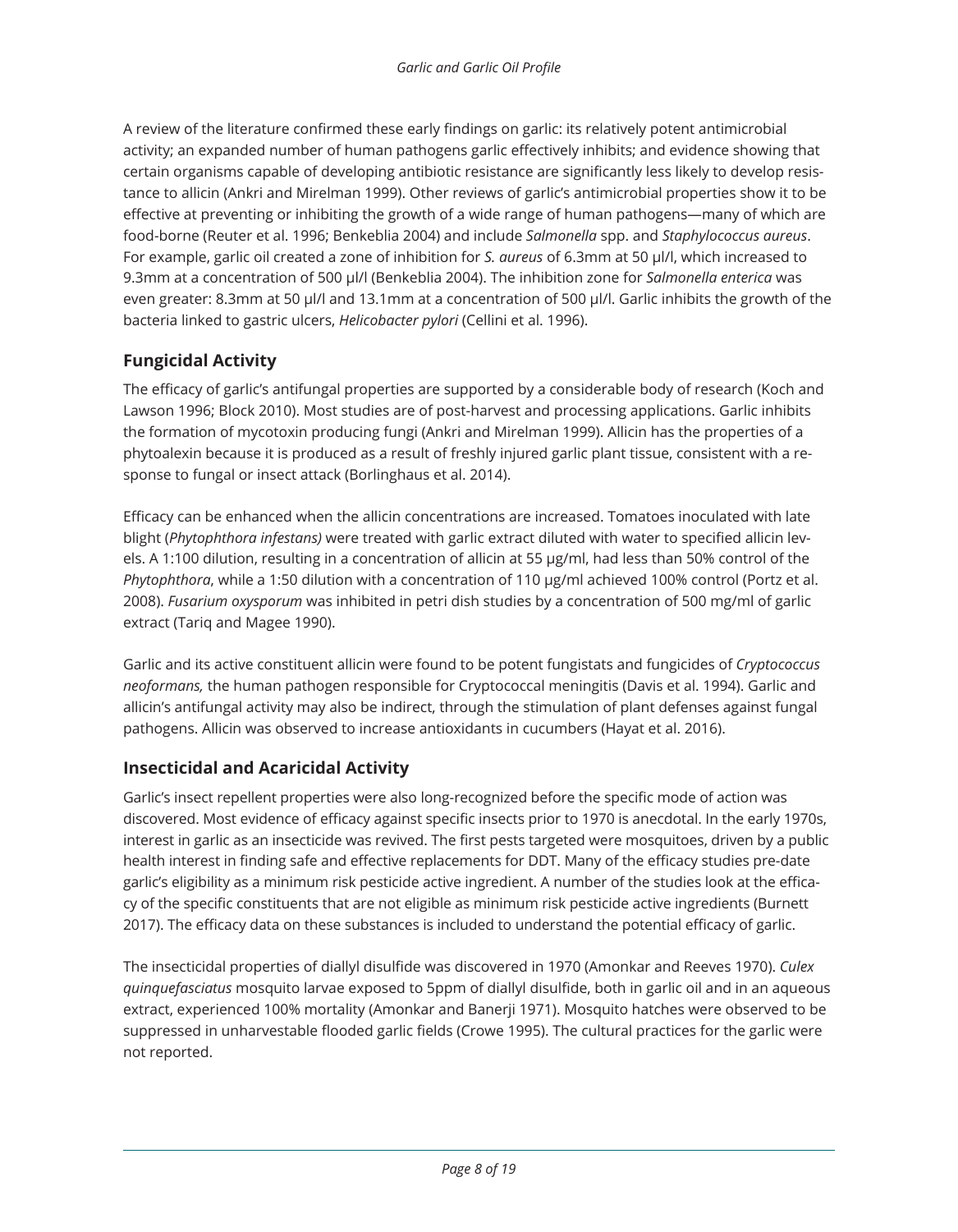As a *Culex pipiens* larvicide, a United Kingdom study showed garlic was more potent and persistent than lemon (*Citrus limon*) peel extracts (Thomas and Callaghan 1999). The 90-hour mortality for 0.16 g/L fresh lemon peel extracts was about 50%, while the 0.16 g/L garlic had a 90-hour mortality of 83% and persisted in its toxicity over 106 hours. Mosquito larvae resistant to organophosphate insecticides in that same study were not found to be significantly less susceptible to garlic than non-resistant mosquitoes, even though the enzymatic activity that detoxifies organophosphate in those strains was thought to detoxify the allyl sulfide compounds as well. Garlic oil is more effective as a *Culex pipiens* larvicide than its constituents, suggesting a synergistic effect of various compounds in addition to diallyl disulfide (Kimbaris et al. 2009).

Garlic extract formulated by preparing a 6% solution of dissolved garlic powder, as well as in an aqueous extract at a solution strength of 1 mg/ml, were both able to completely prevent *Aedes aegypti* eggs from hatching. The structure of the eggs were scanned with an electron microscope, and the eggs treated with the powder were physically damaged, but the eggs treated with the aqueous solution were not, suggesting that it may, in fact, have a chemical mode of action (Jarial 2001).

In one study, garlic oil resulted in less than a 10% mortality rate for adult *Aedes albopictus* and *Culex quinquefasciatus,* suggesting garlic oil is relatively ineffective against adult mosquitoes (Cilek et al. 2011). Garlic inhibited, but failed to completely suppress, oviposition by *Anopheles stephansi* adult females (Dhar et al. 1996). While garlic oil is not biocidal against adult mosquitoes, it does act as a repellent because the organosulfur compounds in garlic elicit avoidance behavior in adult *Aedes aegypti* (Campbell et al. 2011). Although it is generally not fatal in its mode of action, garlic oil can deter adult mosquito feeding. Garlic oil encapsulated in an exempt attractive toxic sugar bait (ATSB) formulation, and applied to riparian vegetation that shelter mosquitoes during the day in the arid lower Jordan Valley of Israel, was able to decrease biting pressure by *Anopheles sergentii* adult mosquitoes by 97% (Revay et al. 2015).

Other dipteran pests are susceptible to garlic as well. The cecidomyiid gall midge (*Camptomyia corticalis*)—a pest of shiitake mushrooms—was the subject of an experiment conducted in South Korea. Midges treated in the third instar had a 100% mortality rate when exposed to commercially available garlic oil at a dose of 1.05 mg/cm<sup>3</sup> for 24 hours (Kim et al. 2012). The 24 hour LC<sub>so</sub> was estimated to be 0.60 mg/cm<sup>3</sup>. Garlic juice was compared with the organophosphate insecticide chlorfenvinphos for lethal effects on the cabbage fly (*Delia radicum*) and the common housefly (*Musca domestica*). Garlic juice at concentrations of 2-5% was effective and sometimes comparable to chlorfenvinphos against the eggs and adults, but not necessarily larvae, of both species (Prowse et al. 2006). The adult LC<sub>50</sub>s were estimated to be 0.40 for *D. radicum* and 2.19 for *M. domestica.*

In agricultural applications, laboratory screening and field experiments have been conducted to determine the efficacy of garlic, garlic oil, and garlic extract in managing specific pests. Garlic oil is an effective insecticide for controlling some aphids (Greenstock and Larrea 1972). Intercropping garlic as a repellent between host plants is part of an integrated strategy known as 'push-pull'. Tobacco (*Tobacum nicotiana*) interplanted with garlic had lower green peach aphid (*Myzus persicae*) populations than the tobacco monoculture (Lai et al. 2011).

Wheat (*Triticum aestivum)* grown in monoculture was compared with wheat intercropped with garlic, sprayed with garlic oil, and sprayed with concentrated diallyl disulfide derived from garlic. Populations of English green aphids (*Sitobion avenae*) and various species of lady beetles were then monitored—the number of mummified aphids were indicative of parasitism. The diallyl disulfide-treated wheat had the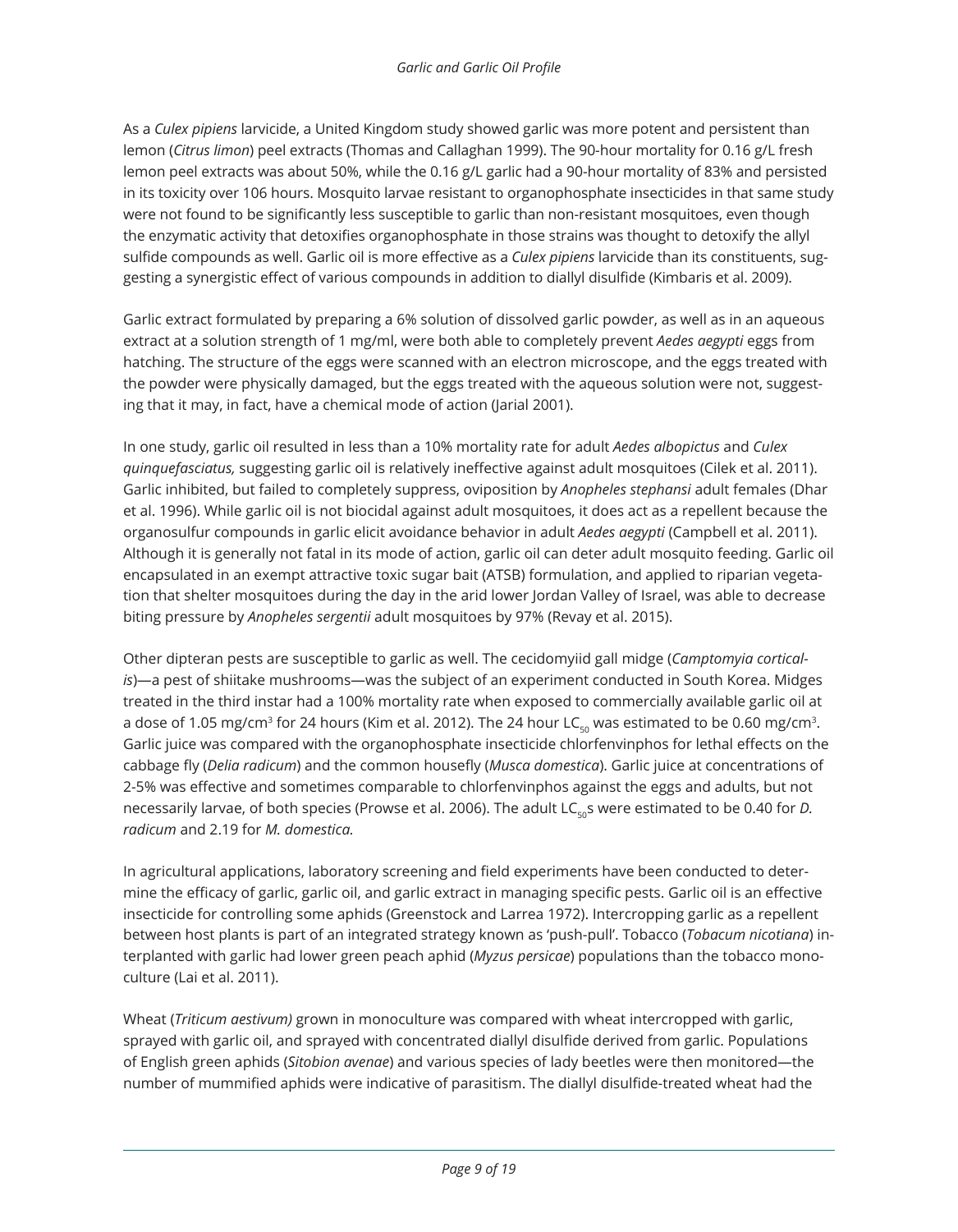lowest aphid populations, with garlic oil having aphid populations lower than the control and not significantly different from the intercrop. However, the intercropped system had the highest lady beetles and aphid mummies, with no significant difference between garlic oil and the monoculture control (Zhou et al. 2013). The garlic oil was thought to repel both the beneficial organisms and the pests, while the intercrop repelled only the pests.

A South Korean experiment that compared the efficacy of 92 essential oils for the control of sweetpotato whitefly (*Bemisia tabaci*) found garlic oil to be the most effective, with an LC<sub>50</sub> of 0.15 mL/cm<sup>3</sup> and 100% mortality at a rate of 2.4 mL/cm<sup>3</sup> (Kim et al. 2011). Cinnamon bark oil, citronella oil, red thyme oil, and white thyme oil also achieved 100% mortality at the same rate, but had higher LC $_{50}$  values indicating they were less toxic.

Not all homopteran insects are susceptible. For example, garlic did not provide adequate control of rosy apple aphid (*Dysaphis plantaginea*) on apple trees in the UK (Cross et al. 2007), and silverleaf whitefly (*Bemisia argentifolii*) survival rates in tomatoes sprayed with garlic were not significantly different from those treated with a water spray control (Liu and Stansly 2000).

Garlic was relatively ineffective in controlling Kelly's citrus thrips (*Pezothrips kellyanus*) in Greek citrus groves when compared with the botanical insecticides azadirachtin and pyrethrins (Vassiliou 2011).

Lepidopteran pests are susceptible to garlic. Early trials that treated the apple ermine moth (*Yponomeuta malinellus*) with garlic achieved over 90% mortality in the field and 98% mortality in the lab (Greenstock and Larrea 1972). The pine processionary (*Thaumetopoea pityocampa*) experienced 88% and 93% mortalities in field and lab, respectively, in the same project. Garlic extract was fatal to common cutworm (*Spodoptera litura*) eggs (Gurusubramanian and Krishna 1996) and larvae (Deb-Kirtaniya et al. 1980). However, use of garlic extract in the field is a challenge, as it does not prevent economic damage of cabbage (*Brassica oleracea* var *Capitata*) by the larvae of diamondback moth (*Plutella xylostella*) and cabbage white butterfly (*Pieris rapae*) (Endersby et al. 1992). Of 17 essential oils, garlic oil was the most lethal to cabbage looper (*Trichoplusa ni*) larvae with an LC<sub>50</sub> = 3.3 μL mL<sup>-1</sup> and LD<sub>50</sub> = 22.7 μg per insect (Machial et al. 2010). Lemongrass oil had an LC<sub>50</sub> = 7.2 μL mL<sup>-1</sup> and an LD<sub>50</sub> = 60.5 μg per insect by comparison. The same study found garlic oil to be one of the least effective against the obliquebanded leafroller (*Choristoneura rosaceana*) with only a 22.2% mortality rate at a rate of 5.0 μL mL-1, compared with 97.0% for patchouli oil and 64.0% for thyme oil.

The efficacy of garlic and its derivatives is inconsistent against Coleopteran pests. The Lucerne weevil (*Colaspidema atrum*) had 90% mortality when exposed to garlic extract in the lab and 82% mortality in the field (Greenstock and Larrea 1972). The pea weevil (*Bruchus pisorum*) had an 87% mortality rate in the lab during the same set of experiments. Eight formulated botanical insecticide products—some registered, some 25(b) exempt—were evaluated on the Japanese beetle (*Popillia japonica*), European chafer (*Rhizotrogus majalis*), oriental beetle (*Anomala orientalis*), and northern masked chafer (*Cyclocephala borealis*) (Ranger et al. 2009). Armorex (Soil Technologies), a 25(b)-exempt formulation consisting of 2% garlic, along with sesame oil, clove, rosemary oil, and white pepper, had the lowest LC<sub>50</sub> and the lowest LD<sub>50</sub>, making it the most toxic. Veggie Pharm (Pharm Solutions), a 25(b)-exempt formulated product that consisted of 2.5% pure garlic oil, along with soybean oil and peppermint oil, had the highest LC<sub>50</sub> and the highest LD<sub>50</sub> of the 8 formulated products, leading the authors to conclude that synergy was an important factor. In a subsequent experiment that looked at the isolated technical grade oils, the same four species were topically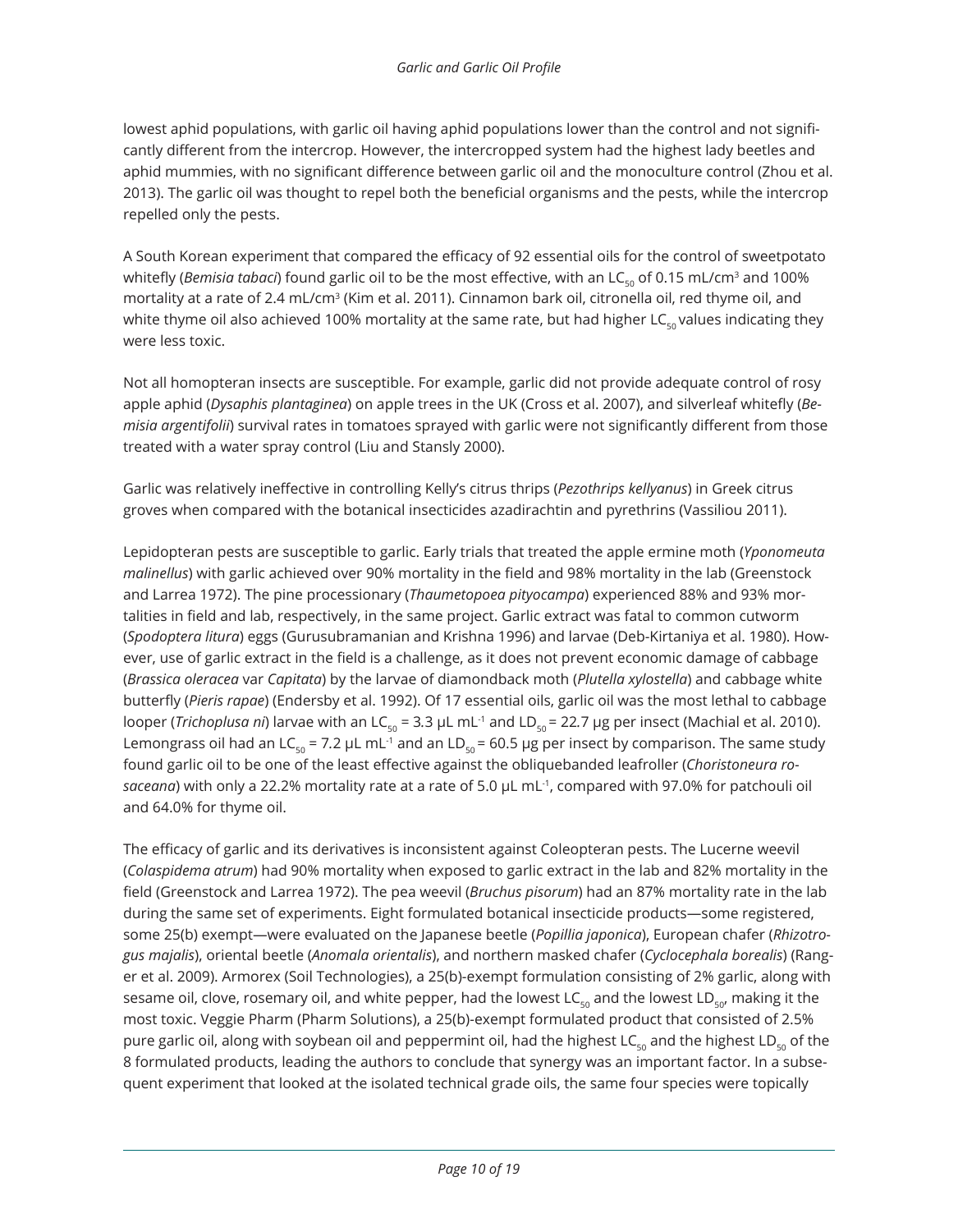exposed to 24 plant derivatives. Garlic oil was one of six oils toxic to all four species, but it was not the most toxic to any of the species (Ranger et al. 2013). Garlic extract resulted in zero mortality for the Colorado potato beetle (*Leptinotarsa decimlineata*) (Greenstock and Larrea 1972).

Seven experimental preparations of garlic were compared to neem (*Azadirachta indica*), *Aloe vera* extract, and turmeric (*Curcuma longa)* in three different experiments that looked at the efficacy of botanical insecticides for control of western corn rootworm (*Diabrotica vergifera vergifera*) (Brandl et al. 2016). Garlic was prepared both as a powder and an oil at different concentrations, both with and without levels of secondary metabolites elevated by processing techniques. The most potent preparation was a thermally degraded garlic powder subsequently frozen at –20°C, with larval reductions of 70-100%. One preparation was not significantly different from turmeric oil in its efficacy of near-total control (Brandl et al. 2016).

Post-harvest use of garlic and garlic derivatives have been studied. One study of wheat treated with garlic and exposed to the red flour beetle and maize weevils found that eggs were the most susceptible. *T. castaneum eggs were completely killed at a concentration of 4.4 mg/cm<sup>2</sup> (Ho et al. 1996).* 

A 25(b)-exempt commercial formulation composed of 0.30% garlic extract, 0.30% cinnamon, 0.40% rosemary, and 0.30% clove oil—Dr. Earth Fruit & Vegetable Insect Spray (Dr. Earth)—was relatively ineffective at ready-to-use concentrations against western flower thrips (*Frankliniella occidentalis*) (<20% mortality), sweetpotato whitefly (*Bemisia tabaci*) (<30% mortality), and green peach aphid (*Myzus persicae*) (<20% mortality) (Cloyd et al. 2009).

Garlic is also a potent acaricide. The two-spotted spider mite (*Tetranychus urticae*) has been shown to be susceptible to garlic extract. One study conducted on *T. urticae* in Belgian greenhouses showed an LD<sub>50</sub> of 7.5 mg/ml, an LD<sub>90</sub> of 13.5 mg/ml, and decreased fecundity even at lower doses (Attia et al. 2012). Another study confirmed that garlic was more effective at controlling two-spotted spider mites than rosemary oil, jojoba oil or a mixture of soybean and sunflower oil (Ismail et al. 2015). The effective dose in that experiment was temperature dependent. Dr. Earth Fruit & Vegetable Spray, a 25(b) exempt product, was significantly more effective against the two-spotted spider mite (*T. urticae*) than the no-treatment control with a 70-80% mortality, but was the least effective of 10 commercial products compared, including two pesticide products exempt from registration: Bug Assassin and Sharpshooter (Cloyd et al. 2009).

Despite popular belief, internal consumption of garlic has not been consistently shown an effective repellent, regardless of dosage or target organism. One study of tick bites on humans compared subjects having consumed of 1,200 mg/d of garlic in a capsule with a placebo group. The group ingesting garlic received significantly fewer tick bites (Stjernberg and Berglund 2000). However, that study was criticized for its methodology, particularly lack of information about the form of garlic used, the way it was prepared, and calibration of active constituents (Tunon 2001). The treatment group was still bitten by ticks, though not as much, and the researchers did not compare treatments other than garlic, and the effect, though significant, was only slightly better than the placebo (McHugh 2001). A double-blind study, looking at human subjects who consumed garlic and a placebo and subsequently exposed to the mosquito *Aedes aegypti,* found no significant difference between the two groups (Rajan et al. 2005).

#### **Nematicidal Activity**

Garlic extract is applied to soil for the control of *Tylenchorhynchus* spp., *Meloidogyne* spp., *Pratylenchus*  spp., and other phytophagous nematodes. The garlic extract is considered to act on respiratory enzymes,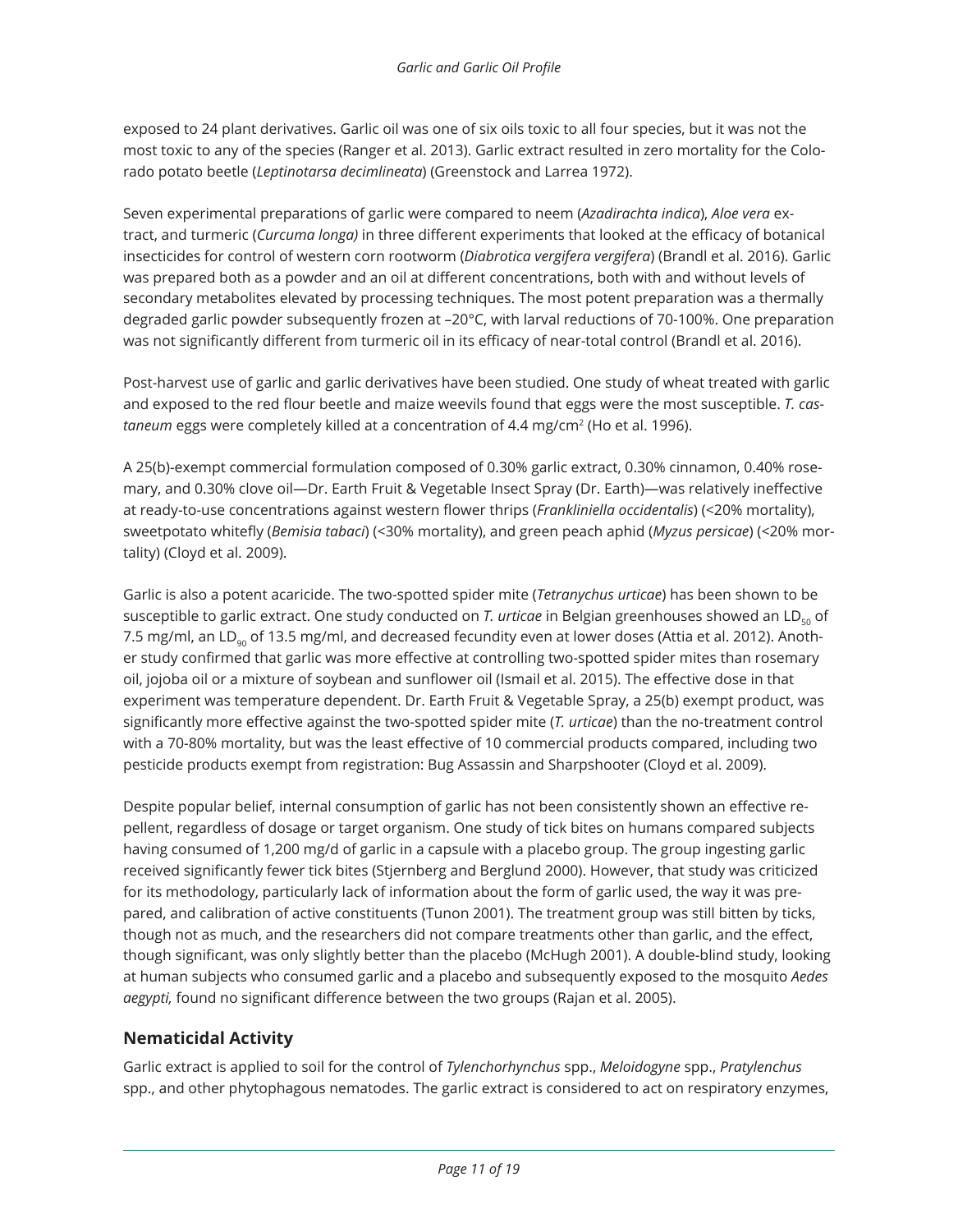causing cytotoxic effects, which reduces egg viability and causes death of nematodes at all life stages (Gwynn 2014). Diallyl disulfide and allicin both show potent activity as nematicides.

Mushroom (*Aphelencoides sacchari*) and citrus (*Tylenchulus semipenetrans*) nematodes were exposed to garlic extracts with measured concentrations of diallyl disulfide. Extracts with 0.5% of diallyl disulfide achieved a 100% kill of both species (Nath et al. 1982).

Root-knot nematode (*Meloidogyne incognita*) egg hatches were reduced to zero at concentrations of 10 ppm from a standardized diluted stock solution of 200 ppm of allicin extracted from garlic, while juveniles had 100% mortality when exposed to 5ppm for 72 hours and 12.5ppm for 24 hours (Gupta and Sharmaj 1993). The same study showed that tomato (*Lycopersicon esculentum*) dipped in a solution of 5ppm showed no *M. incognita* damage.

#### **Molluscidal Activity**

Gray field slugs (*Agriolimax agrestis*) exposed to garlic extract in the lab showed 82% mortality, while those exposed in the field had 71% mortality (Greenstock and Larrea 1972).

#### **Vertebrate Pest Activity**

Garlic is included as an active ingredient in several minimum-risk pesticide formulations. Some formulations, like the Bonide products, Shotgun Repels All and Go Away, contain other eligible minimum-risk pesticide active ingredients such as putrescent whole egg solids, blood meal, white pepper, and cloves. Efficacy data on most of these formulations was not found. Deerbuster's Deer and Insect Repellent (Trident Enterprises) is a minimum-risk pesticide that consists of 10% garlic oil as the active ingredient and 90% soybean oil as the only non-active ingredient. Plant Pro-tec is an EPA registered formulation having 10% garlic oil and 3% capsaicin as the active ingredients, with the remainder of the formulation undisclosed. Both products were tested to protect western red cedar (Thuja plicata) seedlings from black-tail deer (*Odocoileus hemionus*) feeding damage, and neither was effective compared with a no-treatment control (Wagner and Nolte 2001)

#### **Herbicidal, Plant Growth Regulatory, and Algicidal Activity**

Comparatively few studies have been performed on the use of garlic and its derivatives as herbicides, though members of the Alliaceae family have properties that make them promising as herbicides. Onion (*Allium cepa*) and garlic have the greatest commercial potential, because they are the first and second most widely grown species of Alliaceae and are therefore relatively inexpensive compared with other allelopathic plants (Sharangi 2011). Onion and garlic crop residues incorporated into soils in the San Joaquin Valley of California inhibited the germination of barnyardgrass (*Echinochloa crus-galli* ), common purslane (*Portulaca oleracea*), London rocket (*Sisymbrium irio*) and black nightshade (*Solanum nigrum*), but only when soil temperatures were elevated to 39°C (102°F) by solarization (Mallek et al. 2007). Garlic residues plus solarization showed greater herbistatic properties than onion residues plus solarization, or solarization alone with no allium plant residues.

Garlic has been used for high school biology class demonstrations of allelopathy (Shimabukuro and Haberman 2006). The close wild relative to common garlic, *Allium ursinum* or bear garlic, has been observed to have wide-ranging allelopathic properties (Block 2010).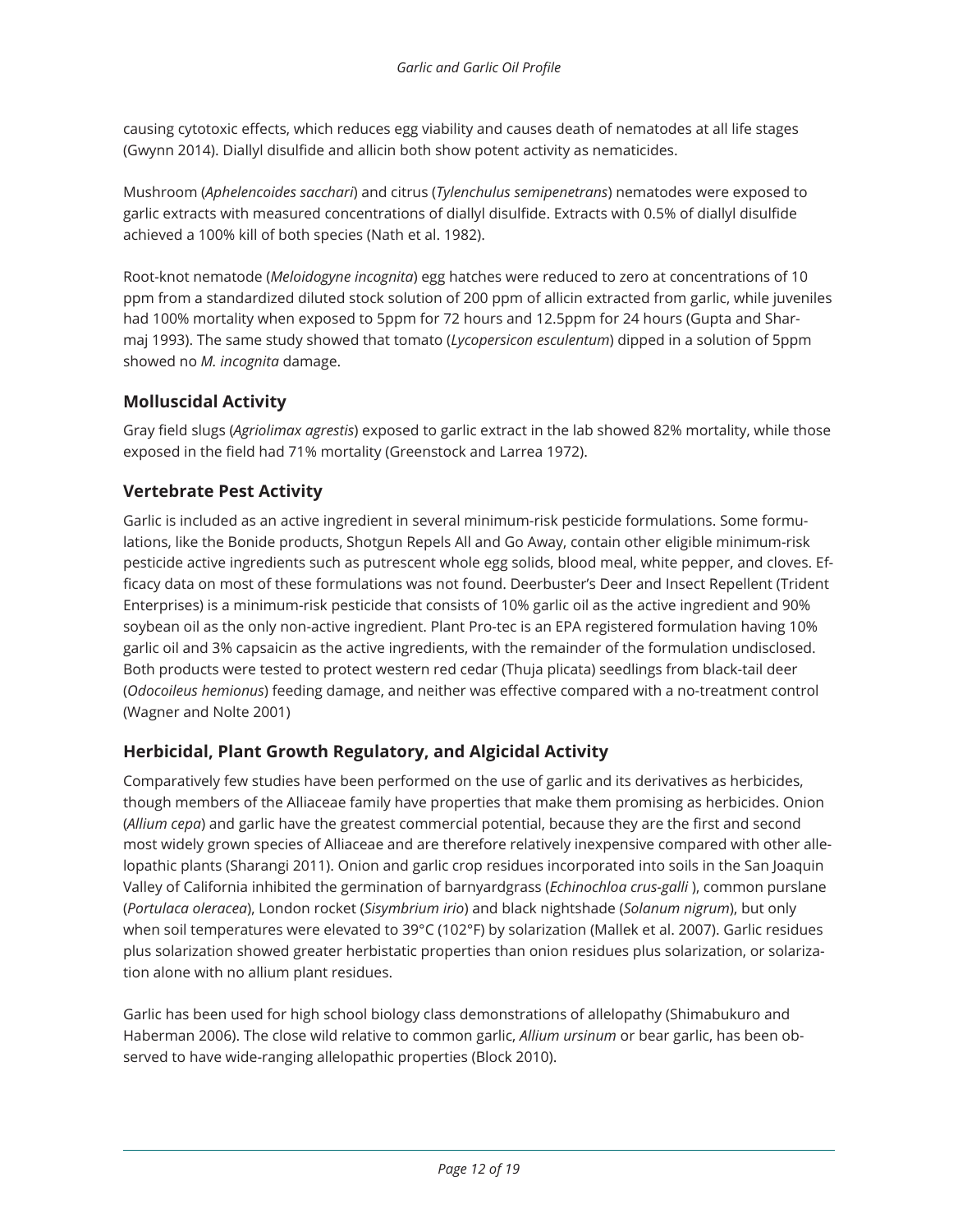Conversely, garlic has been observed to have a stimulating effect on the growth of other plants. Decomposed garlic stalks were mixed in soil media in concentrations of 0, 1, 3 and 5 g/l, and the pots were seeded with lettuce (*Lactuca sativa*). At low concentrations, the decomposed garlic stalks stimulated growth, while at the highest concentration, growth was inhibited (Han et al. 2013). Methyl disfulfide extracted from garlic stimulated gladiolus (*Gladiolus x Tubergenii*) corms to break dormancy within 24 hours of treatment (Hosoki et al. 1986).

Garlic also demonstrates efficacy against various invasive algal species. A 0.08% garlic solution was applied to five species of algae responsible for red tide: *Alexandrium tamarense*, *Scrippsiella trochoidea*, *Alexandrium catenella*, *Alexandrium minutum* and *Alexandrium satoanum*. Garlic inhibited *A. tamarense*, *A. satoanum*, *A. catenella* and *S. trochoidea*, but not *A. minutum* (Zhou et al. 2008)

## **Standards and Regulations**

#### **EPA Requirements**

Garlic and garlic oil are exempt from the requirement of a tolerance [40 CFR 180].

#### **FDA Requirements**

Garlic and its derivatives, including garlic oil, are affirmed Generally Recognized As Safe (GRAS) as a food ingredient, seasoning or flavoring [21 CFR 182.10, 182.20 and 184.1317] by the FDA. The FDA also recognizes garlic's therapeutic effects, approving it as an over-the-counter drug [21 CFR 310.545(a)(8)].

#### **Other Regulatory Requirements**

Garlic and garlic oil are allowed by the USDA's National Organic Program (NOP) [7 CFR 205].

## **Literature Cited**

- Amonkar, SV, and A Banerji. 1971. "Isolation and Characterization of Larvicidal Principle of Garlic." *Science* 174 (4016): 1343–1344.
- Amonkar, SV, and EL Reeves. 1970. "Mosquito Control with Active Principle of Garlic, *Allium sativum*." *Journal of Economic Entomology* 63 (4): 1172-.
- Ankri, Serge, and David Mirelman. 1999. "Antimicrobial Properties of Allicin from Garlic." *Microbes and Infection* 1 (2): 125–129.
- Attia, Sabrine, Kaouthar Lebdi Grissa, Anne-Catherine Mailleux, Georges Lognay, Stéphanie Heuskin, Saïd Mayoufi, and Thierry Hance. 2012. "Effective Concentrations of Garlic Distillate (*Allium sativum*) for the Control of *Tetranychus urticae* (Tetranychidae)." *Journal of Applied Entomology* 136 (4): 302–312.
- Augusti, KT, and PT Mathew. 1975. "Effect of Allicin on Certain Enzymes of Liver after a Short Term Feeding to Normal Rats." *Experientia* 31 (2): 148–149.
- Banerjee, S. K., Pulok K. Mukherjee, and S. K. Maulik. 2003. "Garlic as an Antioxidant: The Good, the Bad and the Ugly." *Phytotherapy Research* 17 (2): 97–106. doi:10.1002/ptr.1281.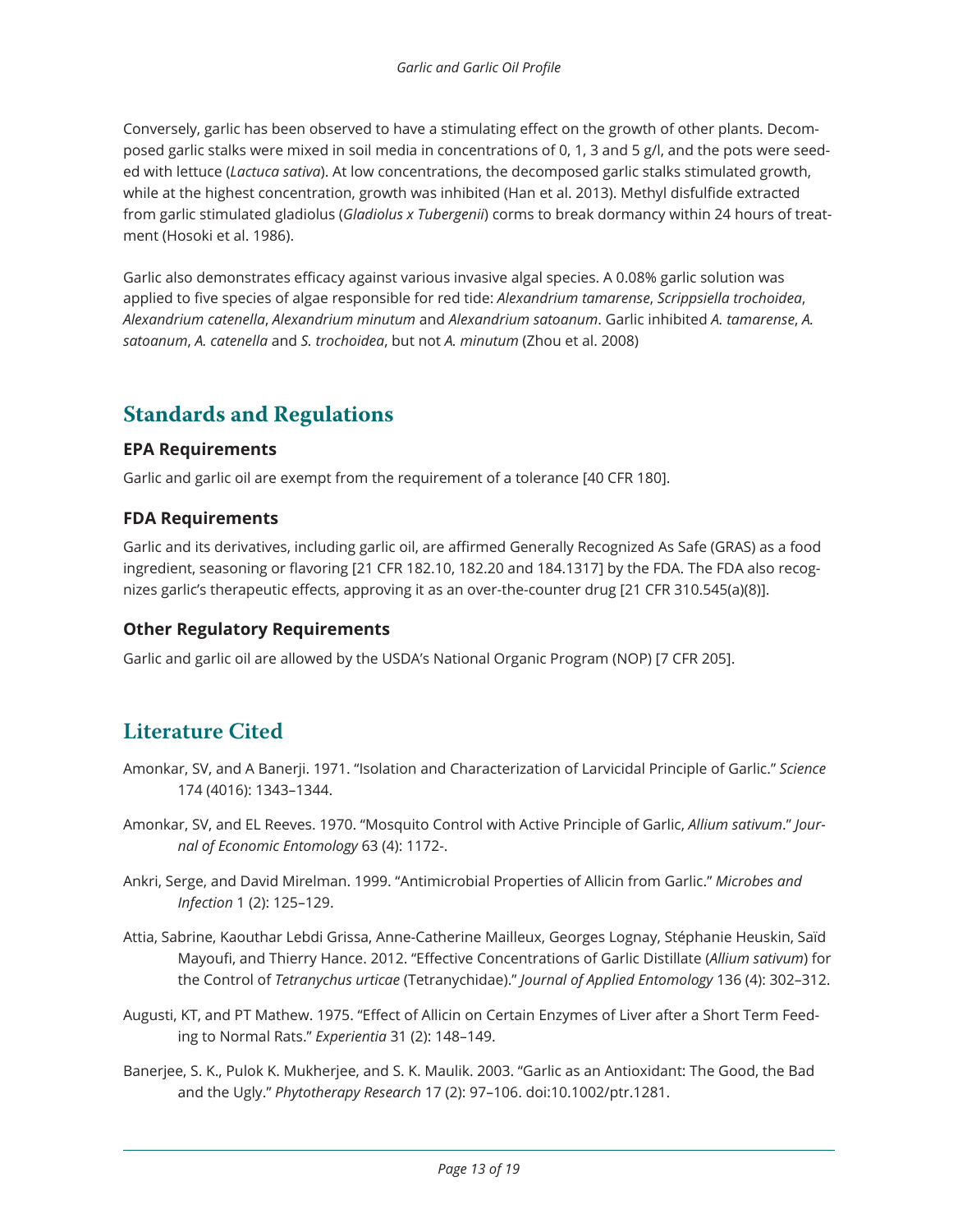- Benkeblia, N. 2004. "Antimicrobial Activity of Essential Oil Extracts of Various Onions (*Allium cepa*) and Garlic (*Allium sativum*)." *LWT-Food Science and Technology* 37 (2): 263–268.
- Block, E. 1985. "The Chemistry of Onions and Garlic." *Scientific American* 252 (3): 114–119.
- ———. 2010. *Garlic and Other Alliums: The Lore and the Science*. Royal society of Chemistry.
- Borlinghaus, Jan, Frank Albrecht, Martin CH Gruhlke, Ifeanyi D Nwachukwu, and Alan J Slusarenko. 2014. "Allicin: Chemistry and Biological Properties." *Molecules* 19 (8): 12591–12618.
- Borrelli, Francesca, Raffaele Capasso, and Angelo A. Izzo. 2007. "Garlic (*Allium sativum* L.): Adverse Effects and Drug Interactions in Humans." *Molecular Nutrition and Food Research* 51 (11): 1386–97. doi:10.1002/mnfr.200700072.
- Brandl, M. A., M. Schumann, B. W. French, and S. Vidal. 2016. "Screening of Botanical Extracts for Repellence against Western Corn Rootworm Larvae." *Journal of Insect Behavior* 29 (4): 395–414. doi:10.1007/s10905-016-9571-3.
- Burnett, Gina. 2017. "Garlic and Garlic Oil," September 7.
- Cal-EPA. 1997. "Prioritized Candidate Chemicals under Consideration for Carcinogenicity Evaluation." Sacramento, CA: California Environmental Protection Agency, Office of Environmental Health Hazard Assessment. http://www.oehha.ca.gov/prop65/pdf/batch1.pdf.
- Campbell, C., R. Gries, G. Khaskin, and G. Gries. 2011. "Organosulphur Constituents in Garlic Oil Elicit Antennal and Behavioural Responses from the Yellow Fever Mosquito." *Journal of Applied Entomology* 135 (5): 374–81. doi:10.1111/j.1439-0418.2010.01570.x.
- Cavallito, Chester J, and John Hays Bailey. 1944. "Allicin, the Antibacterial Principle of Allium Sativum. I. Isolation, Physical Properties and Antibacterial Action." *Journal of the American Chemical Society* 66 (11): 1950–1951.
- Cellini, Luigina, Emanuela Campli, Michele Masulli, Soraya Bartolomeo, and Nerino Allocati. 1996. "Inhibition of Helicobacter Pylori by Garlic Extract (*Allium sativum*)." *FEMS Immunology & Medical Microbiology* 13 (4): 273–277.
- Cilek, J. E., C. F. Hallmon, and R. Johnson. 2011. "Efficacy of Several Commercially Formulated Essential Oils against Caged Female *Aedes albopictus* and *Culex quinquefasciatus* When Operationally Applied via an Automatic-Timed Insecticide Application System." *Journal of the American Mosquito Control Association* 27 (3): 252–55. doi:10.2987/10-6096.1.
- Cloyd, Raymond A., Cindy L. Galle, Stephen R. Keith, Nanette A. Kalscheur, and Kenneth E. Kemp. 2009. "Effect of Commercially Available Plant-Derived Essential Oil Products on Arthropod Pests." *Journal of Economic Entomology* 102 (4): 1567–79.
- Cross, J. V., S. Cubison, A. Harris, and R. Harrington. 2007. "Autumn Control of Rosy Apple Aphid, *Dysaphis plantaginea* (Passerini), with Aphicides." *Crop Protection* 26 (8): 1140–49. doi:10.1016/j.cropro.2006.10.007.
- Crowe, F. 1995. "Garlic and Mosquitos." *Science* 269 (5232): 1804–5. doi:10.1126/science.269.5232.1804.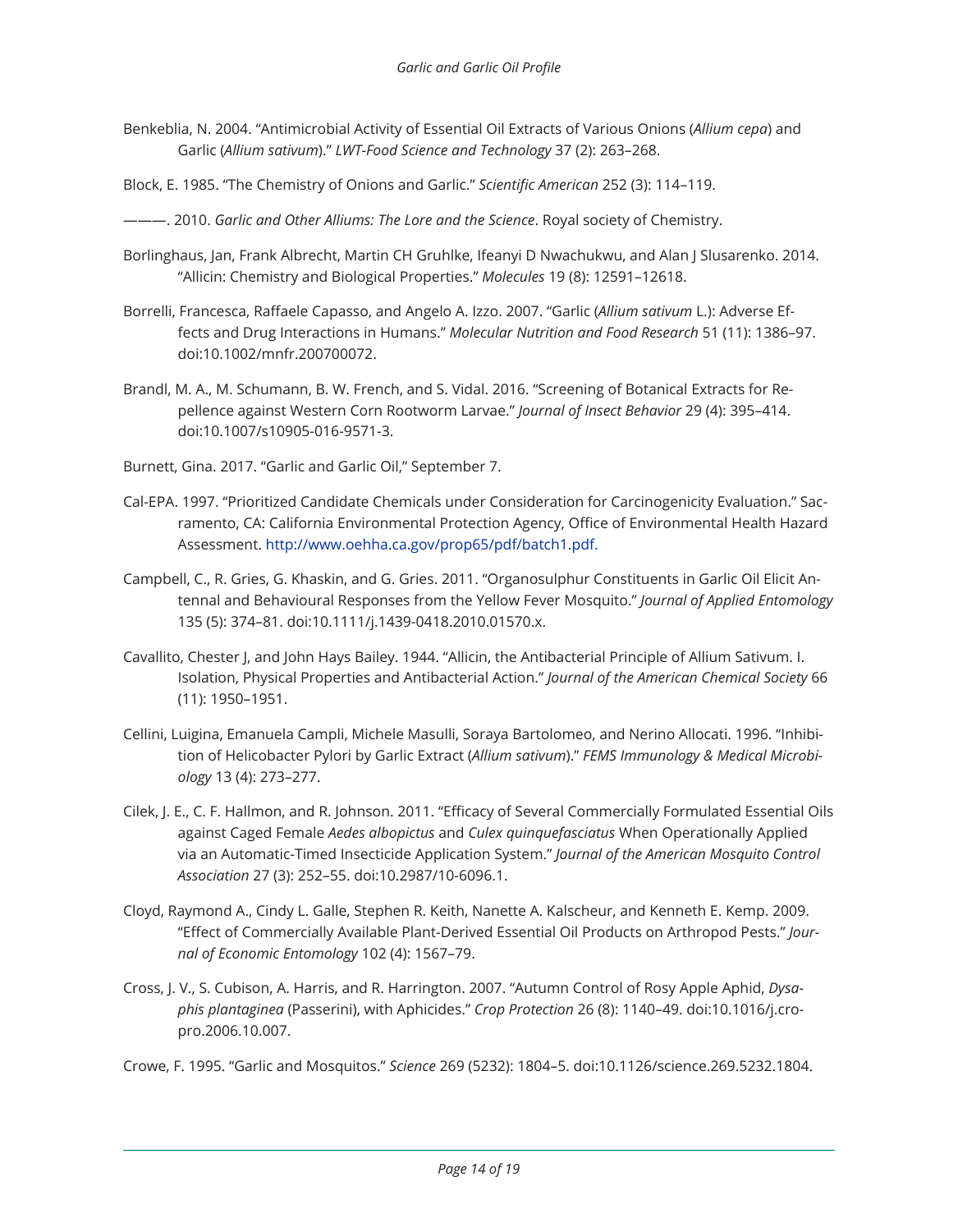- Davis, Larry E, Jinkun Shen, and Robert E Royer. 1994. "In Vitro Synergism of Concentrated Allium Sativum Extract and Amphotericin B against *Cryptococcus neoformans*." *Planta Medica* 60 (6): 546–549.
- Deb-Kirtaniya, S, MR Ghosh, N Adityachaudhury, and A Chatterjee. 1980. "Extracts of Garlic as Possible Source of Insecticides." *Indian Journal of Agricultural Sciences* 50 (6): 507–10.
- Dhar, R, H Dawar, S Garg, SF Basir, and GP Talwar. 1996. "Effect of Volatiles from Neem and Other Natural Products on Gonotrophic Cycle and Oviposition of *Anopheles stephens*i and *An-culicifacies* (Diptera: Culicidae)." *JOURNAL OF MEDICAL ENTOMOLOGY* 33 (2): 195–201.
- Dixit, VP, and Suresh Joshi. 1982. "Effects of Chronic Administration of Garlic (*Allium sativum* Linn) on Testicular Function." *Indian Journal of Experimental Biology* 20 (7): 534–536.
- Endersby, NM, WC Morgan, BC Stevenson, and CT Waters. 1992. "Alternatives to Regular Insecticide Applications for Control of Lepidopterous Pests of *Brassica oleracea* Var *Capitata*." *Biological Agriculture & Horticulture* 8 (3): 189–203.
- EPI. 2012. "Estimation Programs Interface (EPI) Suite (V4.11)." Washington, DC: US EPA Office of Pesticides and Toxic Substances.
- Food Chemicals Codex Committee. 2011. *Food Chemicals Codex*. Rockville, MD: US Pharmacoepial Convention.
- Greenstock, DL, and Q Larrea. 1972. "Garlic as an Insecticide." 2. Braintree, Essex, UK: Henry Doubleday Research Association.
- Gupta, R, and NK Sharmaj. 1993. "A Study of the Nematicidal Activity of Allicin—an Active Principle in Garlic, *Allium sativum* L., against Root-Knot Nematode, *Meloidogyne incognita* (Kofoid and White, 1919) Chitwood, 1949." *International Journal of Pest Management* 39 (4): 390–392.
- Gurusubramanian, G, and SS Krishna. 1996. "The Effects of Exposing Eggs of Four Cotton Insect Pests to Volatiles of *Allium sativum* (Liliaceae)." *Bulletin of Entomological Research* 86 (01): 29–31.
- Gwynn, Roma L, ed. 2014. *Manual of Biocontrol Agents*. 5th ed. Alton, Hants, UK: British Crop Protection Council.
- Han, Xu, ZH Cheng, HW Meng, XL Yang, and I Ahmad. 2013. "Allelopathic Effect of Decomposed Garlic (*Allium sativum* L.) Stalk on Lettuce (*L. sativa* Var. *Crispa* L.)." *Pakistan Journal of Botany* 45: 225–233.
- Hayat, Sikandar, Zhihui Cheng, Husain Ahmad, Muhammad Ali, Xuejin Chen, and Mengyi Wang. 2016. "Garlic, from Remedy to Stimulant: Evaluation of Antifungal Potential Reveals Diversity in Phytoalexin Allicin Content among Garlic Cultivars; Allicin Containing Aqueous Garlic Extracts Trigger Antioxidants in Cucumber." *Frontiers in Plant Science* 7: 1235. doi:10.3389/fpls.2016.01235.
- Ho, SH, L Koh, Y Ma, Y Huang, and KY Sim. 1996. "The Oil of Garlic, *Allium sativum* L.(Amaryllidaceae), as a Potential Grain Protectant against *Tribolium castaneum* (Herbst) and *Sitophilus zeamais* Motsch." *Postharvest Biology and Technology* 9 (1): 41–48.
- Hosoki, T, Y Sakai, M Hamada, and K Taketani. 1986. "Breaking Bud Dormancy in Corms and Trees with Sulfide Compounds in Garlic and Horseradish." *HortScience* 21 (1): 114–116.
- IARC. 2014. "Agents Classified by the IARC Monographs." http://monographs.iarc.fr/ENG/Classification/.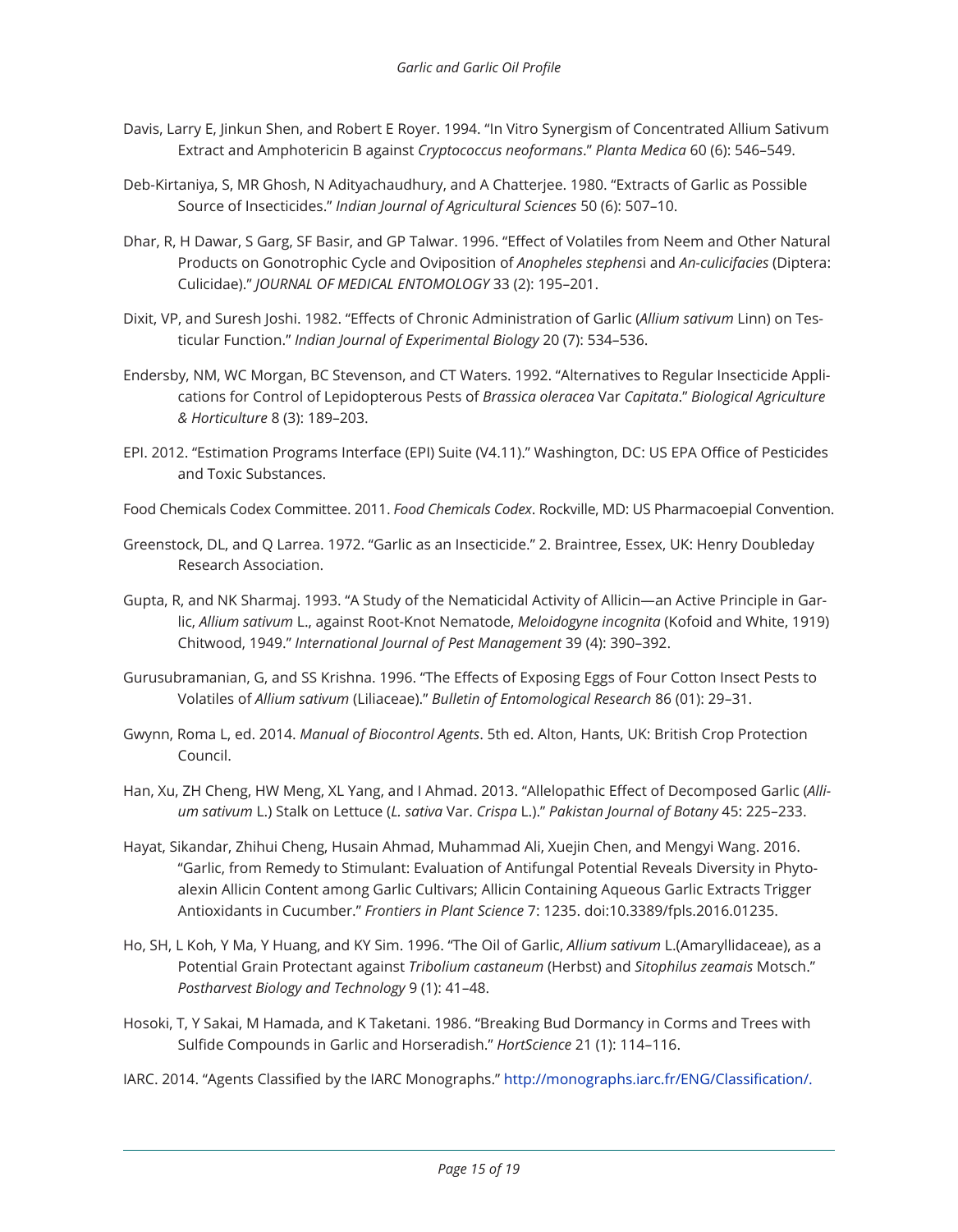- Irkin, Latife Ceyda, Murat Yigit, Sevdan Yilmaz, and Masashi. Maita. 2014. "Toxicological Evaluation of Dietary Garlic (*Allium sativum*) Powder in European Sea Bass Dicentrarchuslabrax Juveniles." *Food and Nutrition Sciences* 5 (Copyright (C) 2015 American Chemical Society (ACS). All Rights Reserved.): 989–96, 8. doi:10.4236/fns.2014.511109.
- Ismail, Manal S. M., Maha F. M. Soliman, Ahmed H. Abo-Ghalia, and Mona M. A. Ghallab. 2015. "The Acaricidal Activity of Some Essential and Fixed Oils against the Two-Spotted Spider Mite in Relation to Different Temperatures." *INTERNATIONAL JOURNAL OF PEST MANAGEMENT* 61 (2): 121–25. doi:10.10 80/09670874.2015.1018378.
- Jarial, MS. 2001. "Toxic Effect of Garlic Extracts on the Eggs of Aedes Aegypti (Diptera : Culicidae): A Scanning Electron Microscopic Study." *JOURNAL OF MEDICAL ENTOMOLOGY* 38 (3): 446–50. doi:10.1603/0022-2585-38.3.446.
- Khan, I. A., and Ehab A. Abourashed. 2010. *Leung's Encyclopedia of Common Natural Ingredients Used in Food, Drugs, and Cosmetics /*. 3rd ed. Hoboken, N.J. : John Wiley & Sons,.
- Kim, Jun-Ran, Perumalsamy Haribalan, Bong-Ki Son, and Young-Joon Ahn. 2012. "Fumigant Toxicity of Plant Essential Oils Against *Camptomyia corticalis* (Diptera: Cecidomyiidae)." *Journal of Economic Entomology* 105 (4): 1329–34. doi:10.1603/EC12049.
- Kim, Soon-Il, Song-Hwa Chae, Hee-Sung Youn, Seong-Hum Yeon, and Young-Joon. Ahn. 2011. "Contact and Fumigant Toxicity of Plant Essential Oils and Efficacy of Spray Formulations Containing the Oils against B – and Q-Biotypes of *Bemisia tabaci*." *Pest Management Science* 67 (Copyright (C) 2015 American Chemical Society (ACS). All Rights Reserved.): 1093–99. doi:10.1002/ps.2152.
- Kimbaris, Athanasios C., Elias Kioulos, George Koliopoulos, Moschos G. Polissiou, and Antonios Michaelakis. 2009. "Coactivity of Sulfide Ingredients: A New Perspective of the Larvicidal Activity of Garlic Essential Oil against Mosquitoes." *Pest Management Science* 65 (3): 249–54. doi:10.1002/ ps.1678.
- Koch, Heinrich P, and Larry D Lawson. 1996. *Garlic: The Science and Therapeutic Application of Allium Sativum L. and Related Species*. Vol. 683181475. Baltimore, MD: Williams & Wilkins.
- Lai, Rongquan, Minsheng You, LAP Lotz, and Liette Vasseur. 2011. "Response of Green Peach Aphids and Other Arthropods to Garlic Intercropped with Tobacco." *Agronomy Journal* 103 (3): 856–863.
- Lawson, LD. 1996. "The Composition and Chemistry of Garlic Cloves and Processed Garlic." In *Garlic: The Science and Therapeutic Application of Allium sativum L*, edited by HP Koch and LD Lawson, 37–108. Baltimore, MD: Williams and Wilkins.
- Liu, Tong-Xian, and Philip A. Stansly. 2000. "Insecticidal Activity of Surfactants and Oils against Silverleaf Whitefly (*Bemisia argentifolii*) Nymphs (Homoptera: Aleyrodidae) on Collards and Tomato." *Pest Management Science* 56 (Copyright (C) 2015 American Chemical Society (ACS). All Rights Reserved.): 861–66. doi:10.1002/1526-4998(200010)56:10<861::AID-PS217>3.0.CO;2-Y.
- Luh, BS, LP Somogyi, and JJ Meehan. 1975. "Vegetable Dehydration." In *Commercial Vegetable Processing*, by GS Luh and JG Woodruff, 361–415. Westport, CT: AVI.
- Machial, Cristina M., Ikkei Shikano, Michael Smirle, Roderick Bradbury, and Murray B. Isman. 2010. "Evaluation of the Toxicity of 17 Essential Oils against *Choristoneura rosaceana* (Lepidoptera: Tortricidae)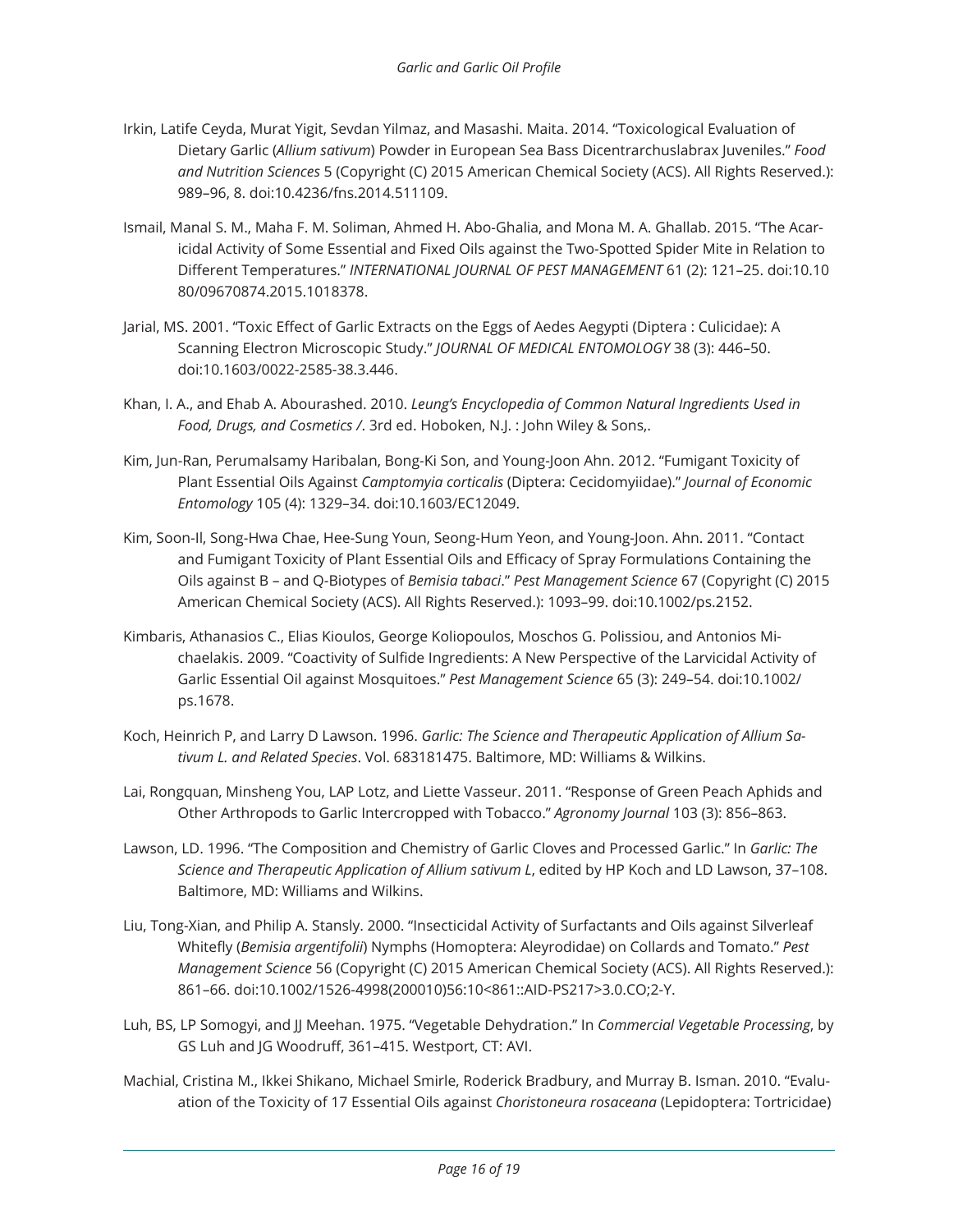and *Trichoplusia ni* (Lepidoptera: Noctuidae)." *Pest Management Science* 66 (Copyright (C) 2015 American Chemical Society (ACS). All Rights Reserved.): 1116–21. doi:10.1002/ps.1988.

- Mallek, Susan B, Timothy S Prather, and James J Stapleton. 2007. "Interaction Effects of Allium Spp. Residues, Concentrations and Soil Temperature on Seed Germination of Four Weedy Plant Species." *Applied Soil Ecology* 37 (3): 233–239.
- Martinez, A, Y Ikken, MI Cambero, ML Marin, Ana I Haza, C Casas, and P Morales. 1999. "Mutagenicity and Cytotoxicity of Fruits and Vegetables Evaluated by the Ames Test and 3-(4, 5-Dimethylthiazol-2-Yl)-2, 5-Diphenyltetrazolium Bromide (MTT) Assay/Mutagenicidad Y Citotoxicidad de Frutas Y Vegetales Evaluadas Por El Test de Ames Y El Ensayo Del Bromuro de 3-(4, 5-Dimetiltiazol-2-Il)-2, 5-Difeniltetrazolio (MTT)." *Food Science and Technology International* 5 (5): 431–437.
- Matthews, Keith. 2009. "Garlic Oils Final Work Plan." Registration Review Case EPA-HQ-OPP-2009-0113-0007. Washington, DC: US EPA Office of Pesticides and Toxic Substances. http:// www.regulations.gov/#!documentDetail;D=EPA-HQ-OPP-2009-0113-0007.
- McDavit, W. Michael. 2010. "Garlic Oil Final Registration Review Decision." Registration Review Case EPA-HQ-OPP-2009-0113-0011. Washington, DC: US EPA Office of Pesticides and Toxic Substances. http://www.regulations.gov/#!documentDetail;D=EPA-HQ-OPP-2009-0113-0011.

McHugh, CP. 2001. "Garlic as a Tick Repellent." *Journal of the American Medical Associatio* 285 (1): 41–42.

- Merck. 2015. *The Merck Index Online*. Cambridge, UK : Royal Society of Chemistry,.
- Morbidoni, Laura, Jennifer Moore Arterburn, Veronica Young, David Mullins, Cynthia Mulrow, and Valerie Lawrence. 2001. "Garlic: Its History and Adverse Effects." *Journal of Herbal Pharmacotherapy* 1 (1): 63–83.
- Nakagawa, S, K Masamoto, H Sumiyoshi, and H Harada. 1984. "[Acute Toxicity Test of Garlic Extract]." *The Journal of Toxicological Sciences* 9 (1): 57–60.
- Nath, A, NK Sharma, S Bhardwaj, and CD Thapa. 1982. "Nematicidal Properties of Garlic." *Nematologica* 28 (2): 253–255.
- NPIC. 2016. "NPIC Special Report: 25(b) Incidents." Corvallis, OR: National Pesticide Informatiom Center.
- Palani, S., Nisha Mary Joseph, Yonatan Tegene, and Anish. Zacharia. 2014. "Garlic a Concise Review." *International Journal of Pharmacognosy* 1 (Copyright (C) 2015 American Chemical Society (ACS). All Rights Reserved.): 691–95. doi:10.13040/IJPSR.0975-8232.IJP.1(11).691-65.
- Perchellet, JP, EM Perchellet, and S Belman. 1989. "Inhibition of DMBA-Induced Mouse Skin Tumorigenesis by Garlic Oil and Inhibition of Two Tumor-Promotion Stages by Garlic and Onion Oils." *Nutrition and Cancer* 14 (3–4): 183–193.
- Portz, Daniela, Eckhard Koch, and Alan J Slusarenko. 2008. "Effects of Garlic (*Allium sativum*) Juice Containing Allicin on *Phytophthora infestans* and Downy Mildew of Cucumber Caused by *Pseudoperonospora cubensis*." In *The Downy Mildews-Genetics, Molecular Biology and Control*, 197–206. Springer.
- Prowse, GM, TS Galloway, and A Foggo. 2006. "Insecticidal Activity of Garlic Juice in Two Dipteran Pests." *Agricultural and Forest Entomology* 8 (1): 1–6. doi:10.1111/j.1461-9555.2006.00273.x.
- Rajan, TV, M Hein, P Porte, and S Wikel. 2005. "A Double-Blinded, Placebo-Controlled Trial of Garlic as a Mosquito Repellent: A Preliminary Study." *Medical and Veterinary Entomology* 19 (1): 84–89.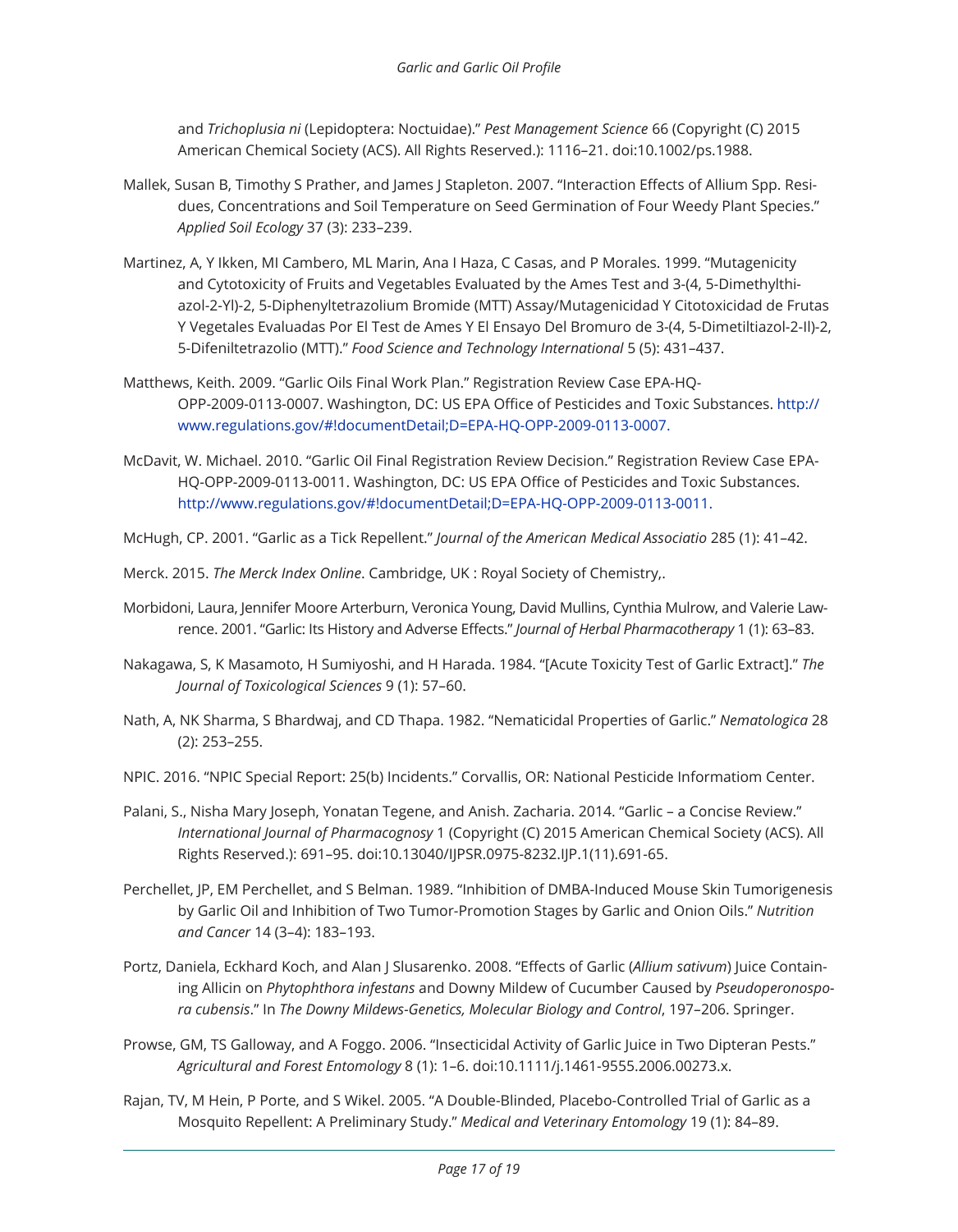- Ramakrishnan, V, GJ Chintalwar, and A Banerji. 1989. "Environmental Persistence of Diallyl Disulfide, an Insecticidal Principle of Garlic and Its Metabolism in Mosquito, *Culex pipiens quinquifasciatu*s Say." *Chemosphere* 18 (7): 1525–1529.
- Ranger, Christopher M., Michael E. Reding, Jason B. Oliver, James J. Moyseenko, Nadeer Youssef, and Charles R. Krause. 2013. "Acute Toxicity of Plant Essential Oils to Scarab Larvae (Coleoptera: Scarabaeidae) and Their Analysis by Gas Chromatography-Mass Spectrometry." *Journal of Economic Entomology* 106 (1): 159–67. doi:10.1603/EC12319.
- Ranger, Christopher M., Michael E. Reding, Jason B. Oliver, James J. Moyseenko, and Nadeer N. Youssef. 2009. "Toxicity of Botanical Formulations to Nursery-Infesting White Grubs (Coleoptera: Scarabaeidae)." *Journal of Economic Entomology* 102 (1): 304–8.
- Reuter, Hans D, HP Koch, and LD Lawson. 1996. "Therapeutic Effects and Applications of Garlic and Its Preparations." *Garlic: The Science and Therapeutic Application of Allium sativum L. and Related Species* 1996: 135–212.
- Revay, Edita E., Yosef Schlein, Onie Tsabari, Vasiliy Kravchenko, Whitney Qualls, Rui De-Xue, John C. Beier, et al. 2015. "Formulation of Attractive Toxic Sugar Bait (ATSB) with Safe EPA-Exempt Substance Significantly Diminishes the *Anopheles sergentii* Population in a Desert Oasis." *Acta Tropica* 150 (October): 29–34. doi:10.1016/j.actatropica.2015.06.018.
- Scholl, I, and E Jensen-Jarolim. 2004. "Allergenic Potency of Spices: Hot, Medium Hot, or Very Hot." *INTER-NATIONAL ARCHIVES OF ALLERGY AND IMMUNOLOGY* 135 (3): 247–61. doi:10.1159/000081950.
- SCOGS. 1973. "Garlic and Oil of Garlic." Select Committee on GRAS Substances Opinion 17. Washington, DC: FDA SCOGS. http://www.fda.gov/Food/IngredientsPackagingLabeling/GRAS/SCOGS/ ucm260417.htm.
- Sharangi, AB. 2011. "In Search of Allelopathy from Common Alliaceae Crops for Managing Weeds in Coriander: An Overview." *International Journal of Agricultural Research* 6 (3): 209–217.
- Shimabukuro, Mary A, and Vickie Haberman. 2006. "An Aromatic Adventure with Allelopathy: Using Garlic to Study Allelopathy in the Classroom." *The American Biology Teacher* 68 (4): 242–247.
- Siddiqui, Nazima, and Adeel Ahmad. 2013. "A Study on Viscosity, Surface Tension and Volume Flow Rate of Some Edible and Medicinal Oils." *International Journal of Science, Environment and Technology* 2 (6): 1318–1326.
- Sigma-Aldrich. 2015. "Garlic Oil Safety Data Sheet." MSDS 530316. St Louis, MO: Sigma-Aldrich, Inc. http:// www.sigmaaldrich.com/MSDS/.
- Srivastava, K, and P Srivastava. 1981. "Studies on Plant Materials as Corrosion Inhibitors." *British Corrosion Journal* 16 (4): 221–223.
- St Louis, ME, SH Peck, D Bowering, GB Morgan, J Blatherwick, S Banerjee, GD Kettyls, WA Black, ME Milling, and AH Hauschild. 1988. "Botulism from Chopped Garlic: Delayed Recognition of a Major Outbreak." *Annals of Internal Medicine* 108 (3): 363–68.
- Stjernberg, Louise, and Johan Berglund. 2000. "Garlic as an Insect Repellent." *Journal of the American Medical Association* 284 (7): 831.